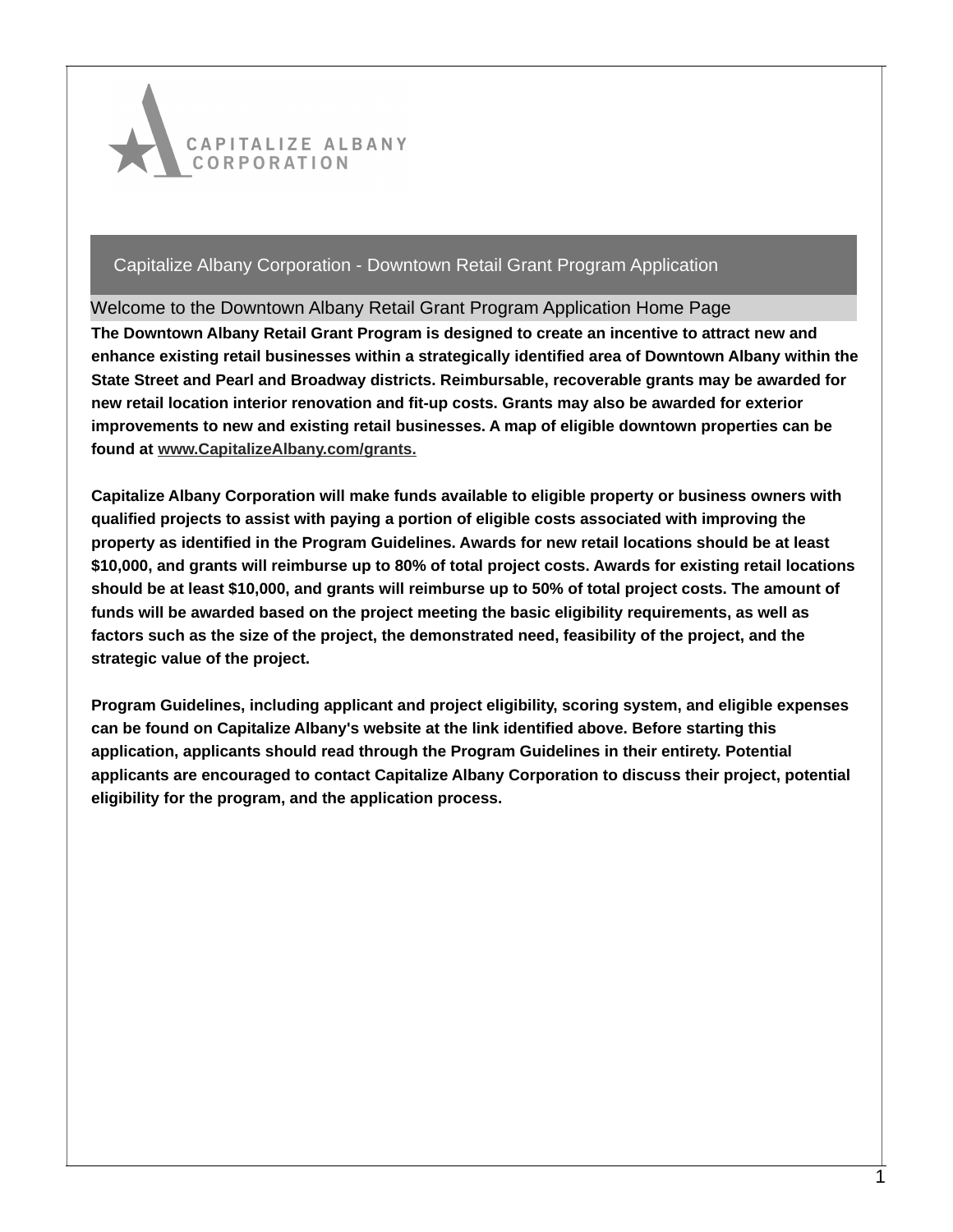

## Program Information and Application Process

**Beginning February 11, 2022, applications will be accepted on a rolling basis until available funding is exhausted. As an alternative to this online application, a printable application document will also be made available for download on the Capitalize Albany website; paper copies will be made available upon request.**

**Applicants must submit a full and complete application as outlined in the Program Guidelines, including all required documents and a \$250 application fee in order to be considered for a grant award. Checks or money orders for application fees can be mailed to Capitalize Albany Corporation at 21 Lodge Street, Albany, NY 12207, or hand delivered by appointment. An application checklist with a list of required documents is available at [www.CapitalizeAlbany.com/grants](http://www.capitalizealbany.com/grants).**

**Submission of the online portion of your application does not constitute a completed application. All required documents should be emailed to [development@capitalizealbany.com](mailto:development@capitalizealbany.com) with a subject line as follows: Downtown Retail Grant Program Required Documentation - [Applicant Name].**

**While completing your application, you will be able to continue editing your responses while this browser is open. Please do not close this browser until your application is complete and submitted by clicking "Done" on the last page.**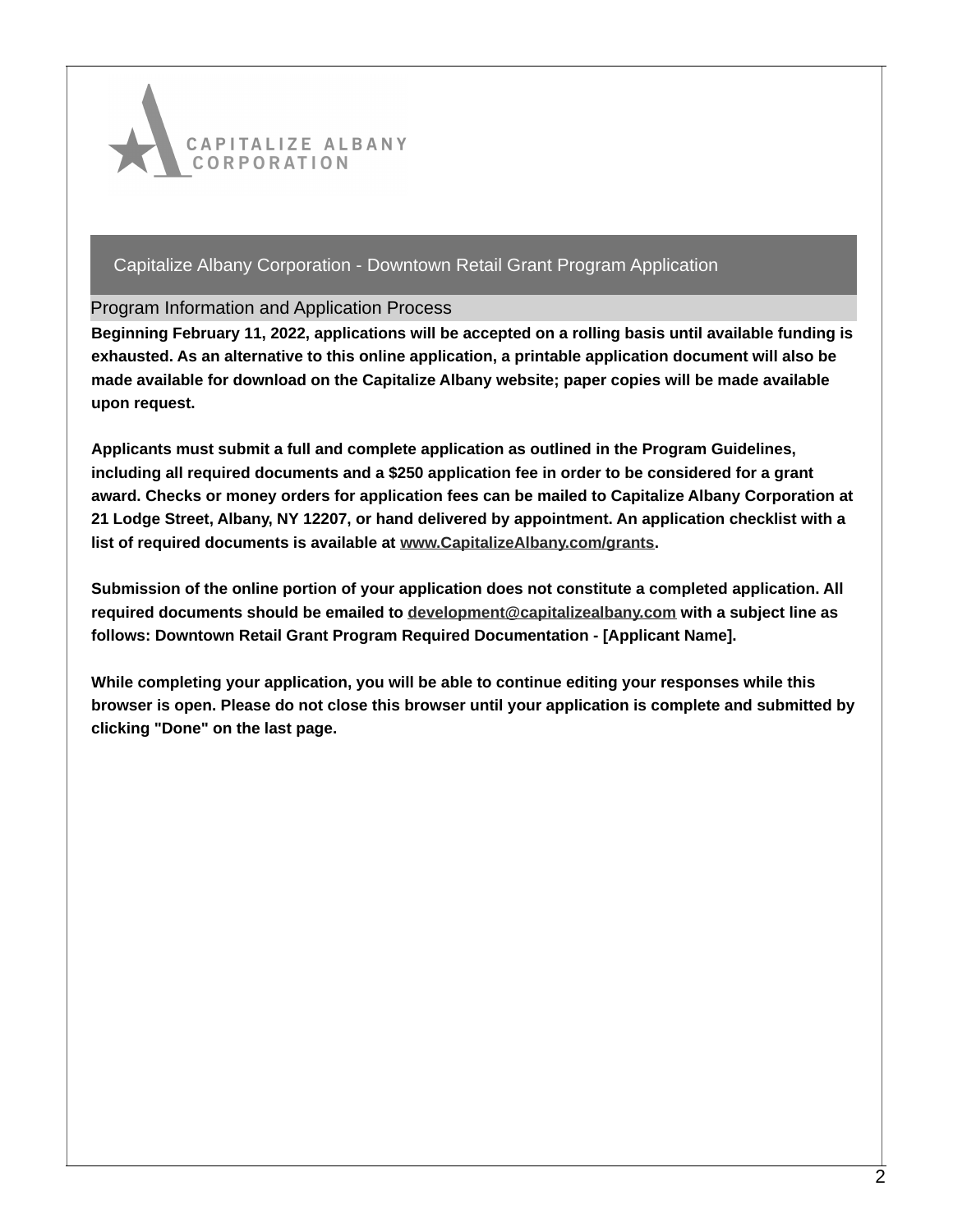

#### Required Documents

**This online portion constitutes part one of your application. All of following should be submitted to [development@capitalizealbany.com](mailto:development@capitalizealbany.com), and determined to be sufficient solely by Capitalize Albany Corporation staff, in order for an application to be considered complete.**

- **Completed online application and Budget Worksheet (found [here](http://www.capitalizealbany.com/grants))**
- **\$250 application fee**
- **Business Plan for the venture including:**
	- **Concept and target market**
	- **Advertising/marketing plan**
	- **Summary of management team's skills and experience**
	- **Number of job positions created**
	- **Detailed cost sheet for tenant space build-out**
	- **Funding description for the project, including a three year cash flow pro forma**
	- **Proposed timeline for project construction and projected opening date**
	- **Floor plan/layout of physical space, including square footage and existing fixtures**
	- **Photographs, renderings of proposed improvements to the interior and exterior, including design/layout/"feel" (photos of similar concepts, material samples, etc.)**
	- **Plan for merchandising (inventory levels, brands)**
- **Color photographs of existing conditions (including the building façade).**
- **If the applicant is a lessee, written consent from property owner giving permission to conduct improvements**
- **At least one (1) detailed proposal from a licensed (if required), insured contractor reflecting work to be performed and costs.**
- **A copy of the property tax bill or deed to confirm ownership of the property.**
- For lessees, a legally valid and binding lease for a period of at least five (5) years with use **restricted to an allowable retail use. If the tenant is paying for the improvements, the landlord must show a concession to the tenant in the lease.**
- **Minimum one (1) year corporate and/or three (3) year's personal tax returns (exceptions will be considered).**
- **Copy of the business owner(s)'s credit report(s) and score(s) (must be dated less than sixty (60) days from application submittal).**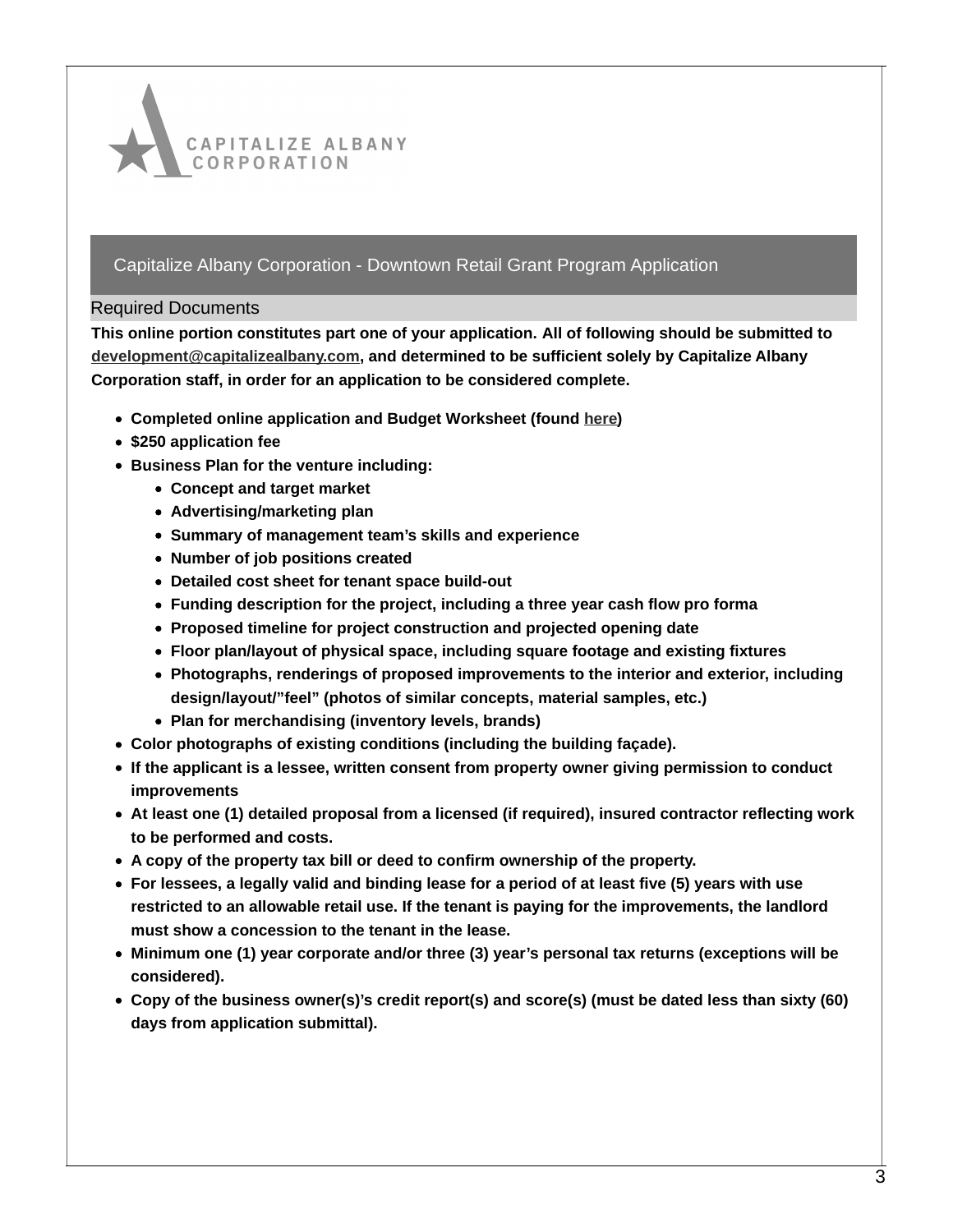

# Contact Information

| * 1. Applicant Contact Information |  |
|------------------------------------|--|
| <b>Contact Name</b>                |  |
| <b>Contact Address</b>             |  |
| <b>City/Town</b>                   |  |
| <b>State</b>                       |  |
| <b>ZIP/Postal Code</b>             |  |
| <b>Contact Email Address</b>       |  |
| <b>Contact Phone Number</b>        |  |

# \* 2. Business Contact Information

| <b>Name of Business</b>                         |  |
|-------------------------------------------------|--|
| <b>Physical Address of</b><br><b>Business</b>   |  |
| <b>Physical Address of</b><br><b>Business 2</b> |  |
| City/Town                                       |  |
| <b>State</b>                                    |  |
| <b>ZIP/Postal Code</b>                          |  |
| <b>Email Address</b>                            |  |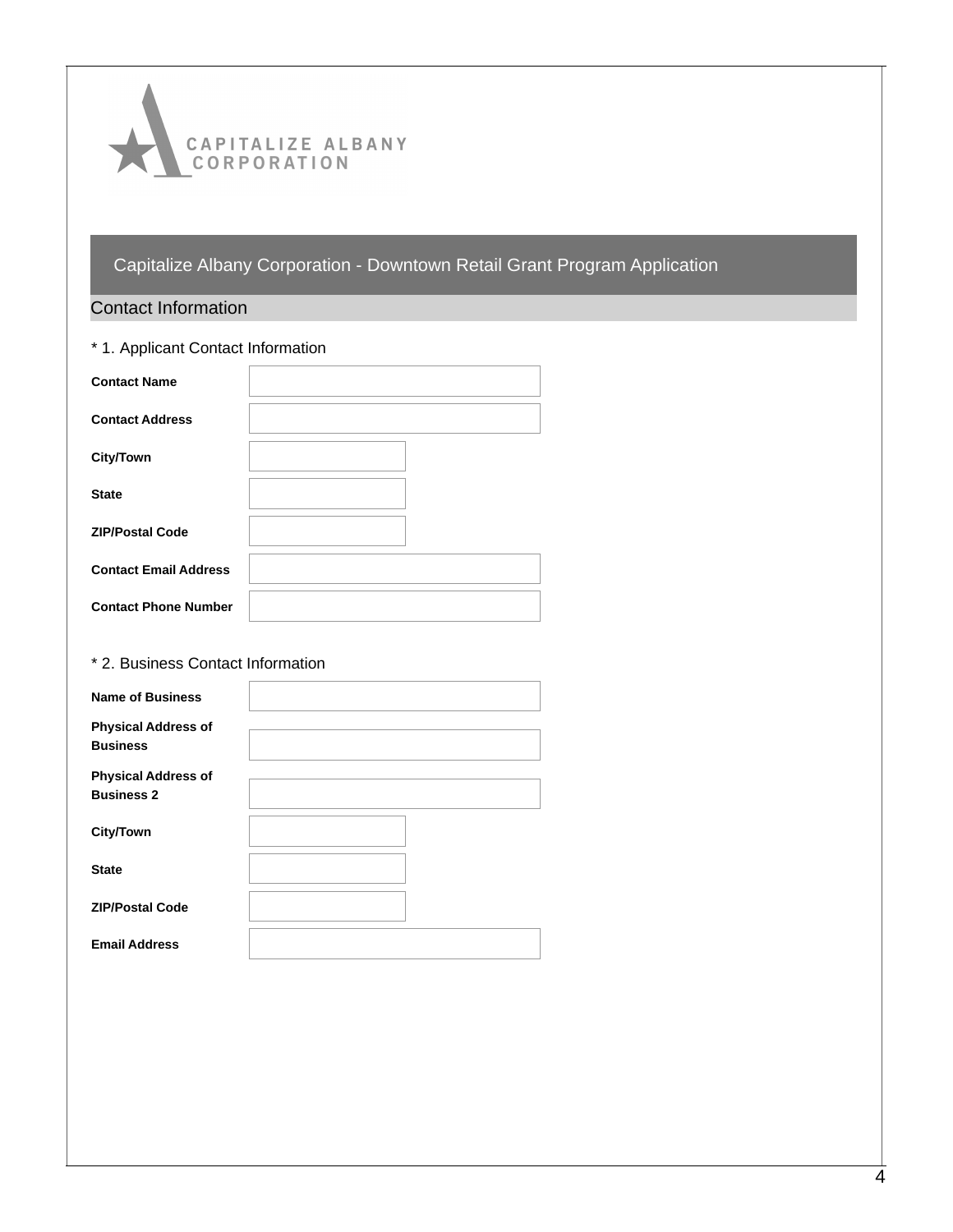|                          | 3. Mailing Address of Business (if different than above) |
|--------------------------|----------------------------------------------------------|
| <b>Mailing Address</b>   |                                                          |
| <b>Mailing Address 2</b> |                                                          |
| City/Town                |                                                          |
| <b>State/Province</b>    |                                                          |
| <b>ZIP/Postal Code</b>   |                                                          |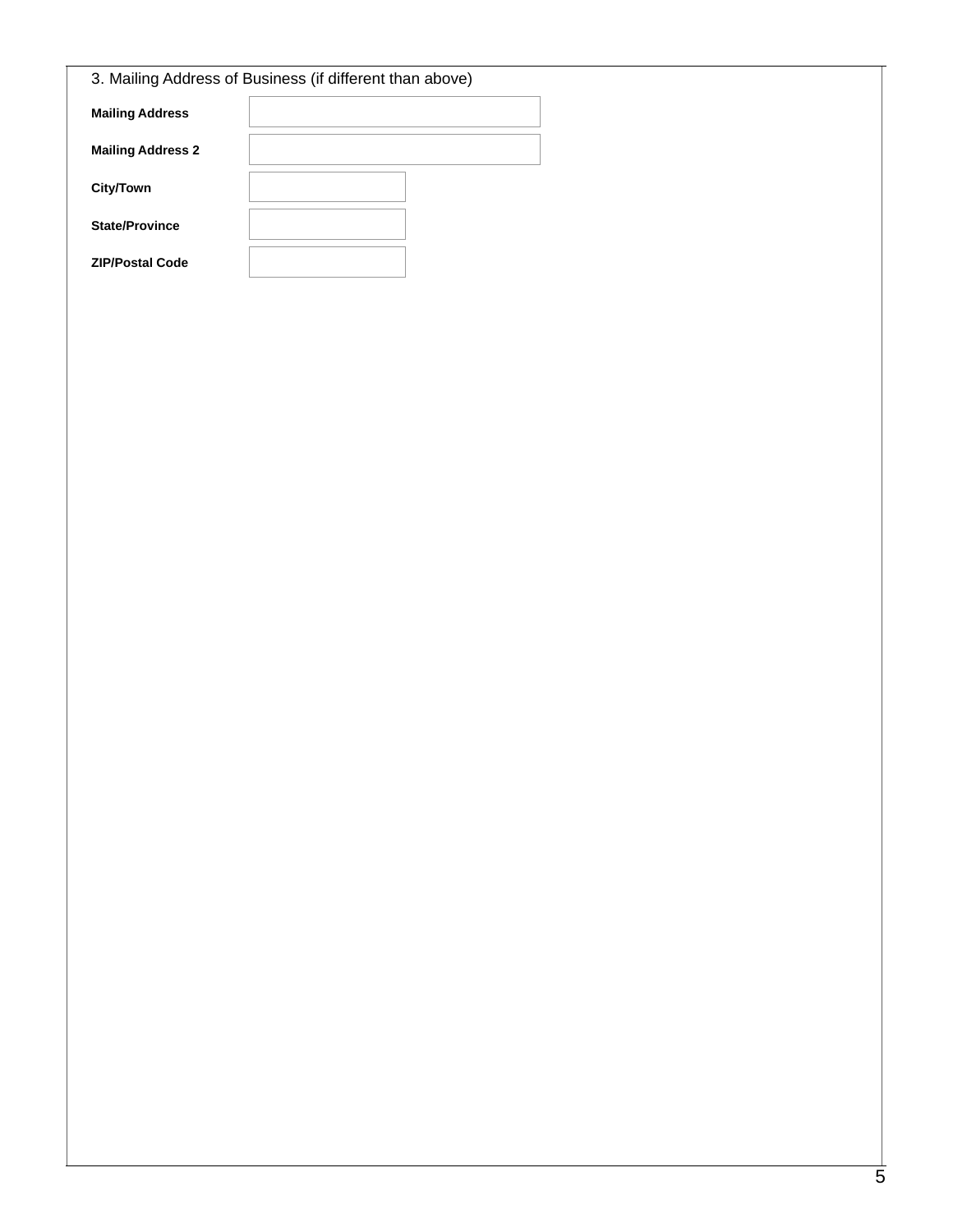| CAPITALIZE ALBANY<br>LCORPORATION                                              |                                     |
|--------------------------------------------------------------------------------|-------------------------------------|
|                                                                                |                                     |
|                                                                                |                                     |
| Capitalize Albany Corporation - Downtown Retail Grant Program Application      |                                     |
|                                                                                |                                     |
| <b>Business Information</b>                                                    |                                     |
| * 4. Retail Business Type (choose one)                                         |                                     |
| Soft Goods (e.g. apparel, shoes, home furnishings, books,<br>gifts, novelties) | Salons/Spas/Barbershops             |
| <b>Art Galleries</b>                                                           | Coffee/Tea Shops                    |
| <b>Destination Restaurants/Venues</b>                                          | Health & Wellness Stores/Pharmacies |
| Grocery, Specialty Food Stores/Specialty Food                                  |                                     |
| Establishments                                                                 |                                     |
| Other (please specify)                                                         |                                     |
|                                                                                |                                     |
|                                                                                |                                     |
| * 5. Proposed or Current Days and Hours of Operation                           |                                     |
|                                                                                |                                     |
|                                                                                |                                     |
|                                                                                |                                     |
| 6. Typical/Target Consumer(s)                                                  |                                     |
|                                                                                |                                     |
|                                                                                |                                     |
| * 7. Is this a new business location?                                          |                                     |
| Yes                                                                            |                                     |
| No                                                                             |                                     |
| Comments                                                                       |                                     |
|                                                                                |                                     |
|                                                                                |                                     |
|                                                                                |                                     |
|                                                                                |                                     |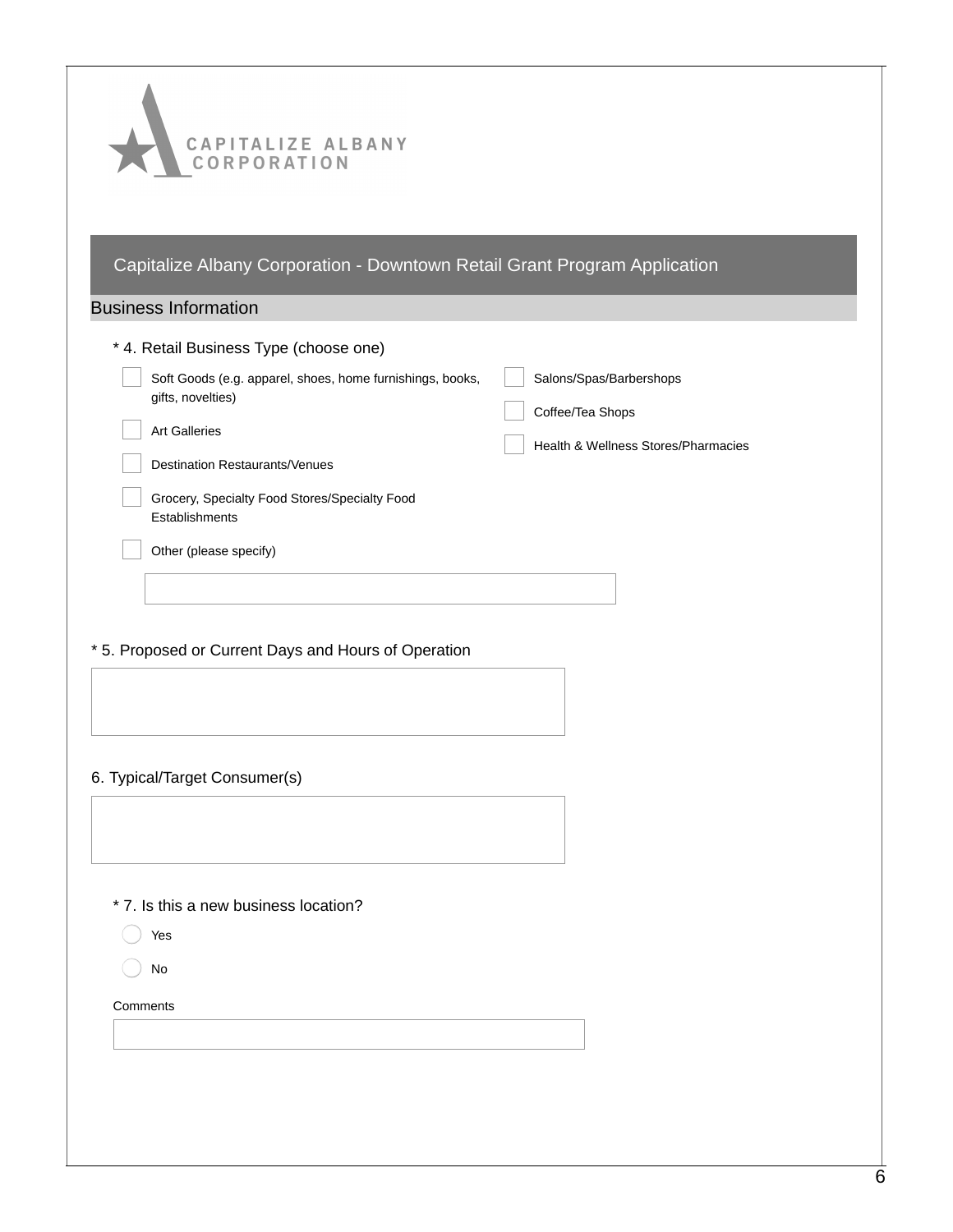| * 8. Is this an existing business location?                                                                                                                                                                                                                                                                                                                                                                                                                                                                                                                                                                                                                                                          |
|------------------------------------------------------------------------------------------------------------------------------------------------------------------------------------------------------------------------------------------------------------------------------------------------------------------------------------------------------------------------------------------------------------------------------------------------------------------------------------------------------------------------------------------------------------------------------------------------------------------------------------------------------------------------------------------------------|
| Yes                                                                                                                                                                                                                                                                                                                                                                                                                                                                                                                                                                                                                                                                                                  |
| No                                                                                                                                                                                                                                                                                                                                                                                                                                                                                                                                                                                                                                                                                                   |
| Comments                                                                                                                                                                                                                                                                                                                                                                                                                                                                                                                                                                                                                                                                                             |
|                                                                                                                                                                                                                                                                                                                                                                                                                                                                                                                                                                                                                                                                                                      |
|                                                                                                                                                                                                                                                                                                                                                                                                                                                                                                                                                                                                                                                                                                      |
| * 9. Number of Years in Operation                                                                                                                                                                                                                                                                                                                                                                                                                                                                                                                                                                                                                                                                    |
| Please enter a whole number. No fractions or decimals can be used. Start-up businesses should type 0.                                                                                                                                                                                                                                                                                                                                                                                                                                                                                                                                                                                                |
|                                                                                                                                                                                                                                                                                                                                                                                                                                                                                                                                                                                                                                                                                                      |
| 10. Is this property or building owned in whole or in part by the City of Albany, County of Albany, State of New<br>York or Capitalize Albany Corporation or any other related government entity?<br>Answering yes to this question does not necessarily disqualify this application from submission. It is at the sole discretion of<br>Capitalize Albany Corporation to deem a building or property ineligible for program funds if any of the above criteria are met. We<br>strongly encourage you to contact us prior to moving ahead with your application if you answer "yes" to the question below.<br>Yes<br>No<br>Unsure<br>* 11. Is this the first location for the business?<br>Yes<br>No |
|                                                                                                                                                                                                                                                                                                                                                                                                                                                                                                                                                                                                                                                                                                      |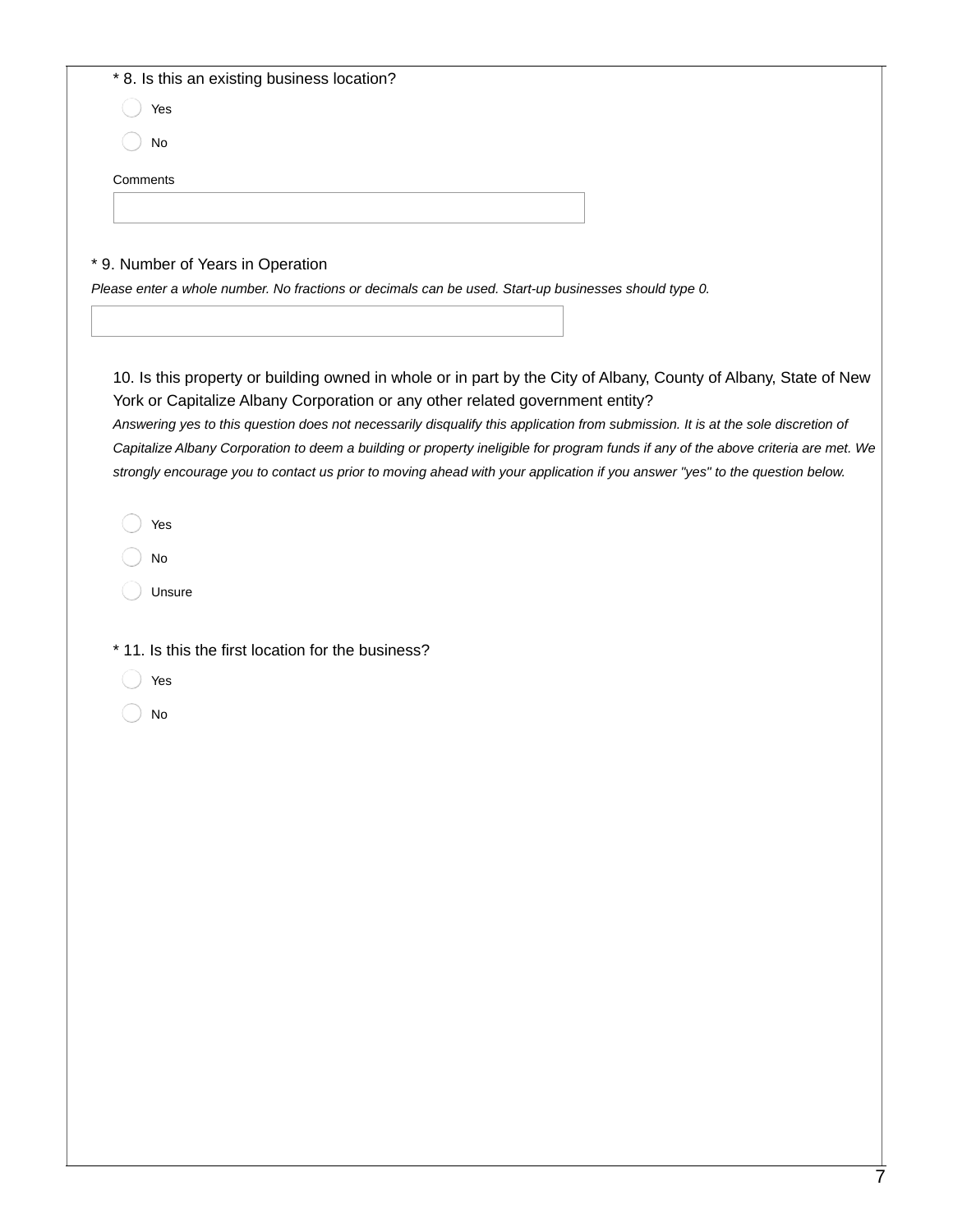

#### Business Locations

\* 12. How many locations does the business have?

#### 13. Addresses of other locations

| Location 1               |  |
|--------------------------|--|
| Location 2               |  |
| Location 3               |  |
| Location 4               |  |
| Any additional locations |  |

- \* 14. Is this project a relocation of an existing business location?
	- Yes
	- No

15. Will any other business locations close as a result of this project?

- Yes
- No

#### 16. If yes to the preceding question, which one(s)?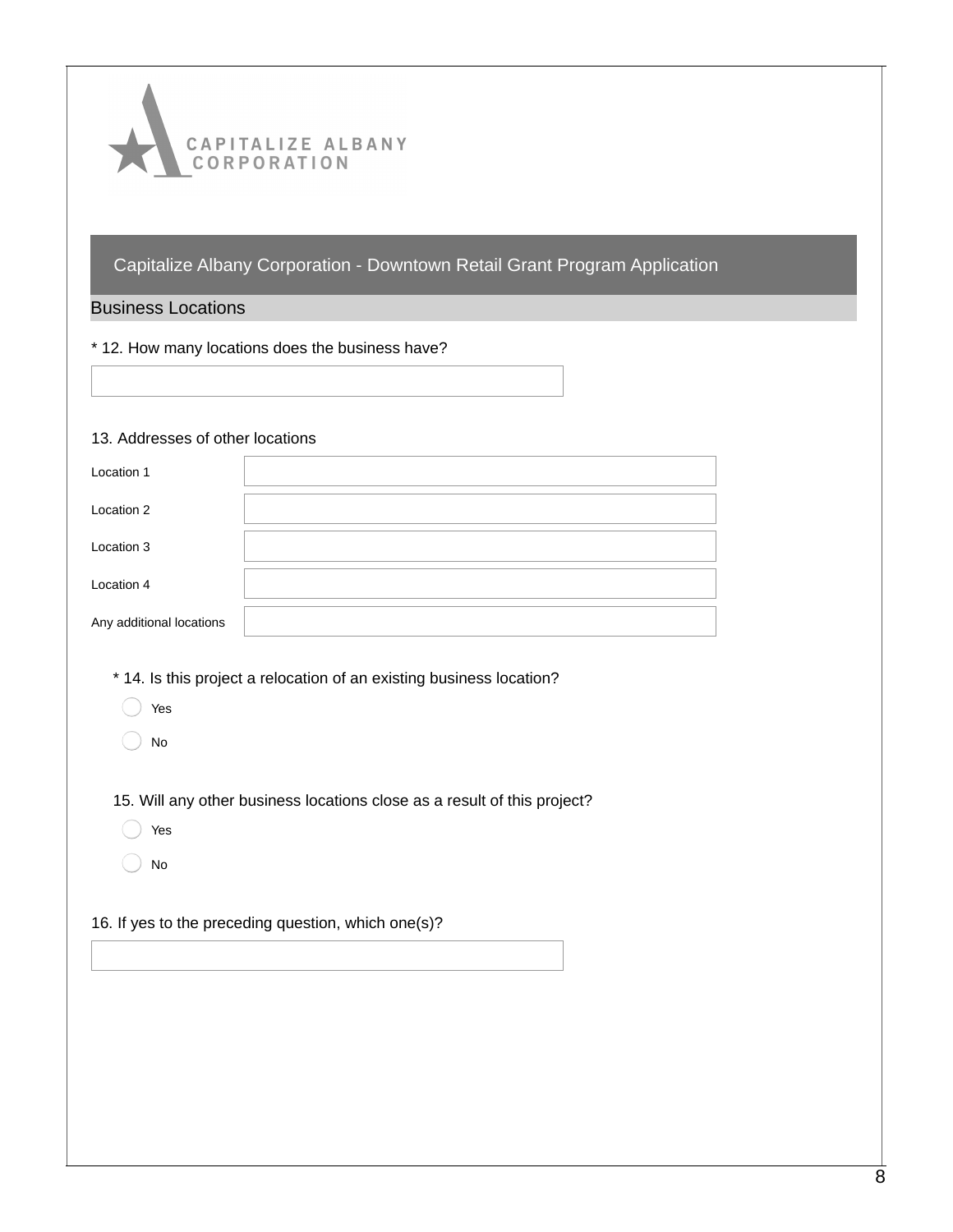| CAPITALIZE ALBANY<br>CORPORATION                                                                                                                                                                                                   |
|------------------------------------------------------------------------------------------------------------------------------------------------------------------------------------------------------------------------------------|
| Capitalize Albany Corporation - Downtown Retail Grant Program Application<br><b>Business Formation and Characteristics</b>                                                                                                         |
| 17. Business Structure                                                                                                                                                                                                             |
| Sole Proprietorship                                                                                                                                                                                                                |
| Partnership                                                                                                                                                                                                                        |
| <b>LLC</b>                                                                                                                                                                                                                         |
| Corporation                                                                                                                                                                                                                        |
| Other (explain)                                                                                                                                                                                                                    |
|                                                                                                                                                                                                                                    |
| 18. Is your business a disadvantaged business enterprise (DBE)?<br>DBEs are businesses whose majority ownership (at least 51%) is comprised of minorities, women, and/or veterans.<br>Yes<br>No                                    |
| 19. If you identify as a DBE, please select all that apply to the composition of your majority ownership:                                                                                                                          |
| Minority                                                                                                                                                                                                                           |
| Woman                                                                                                                                                                                                                              |
| Veteran                                                                                                                                                                                                                            |
| Other                                                                                                                                                                                                                              |
| Prefer not to answer                                                                                                                                                                                                               |
| * 20. Federal Employer Identification Number (EIN).<br>Sole proprietors may use their Social Security Number (SSN). All responses should be given using numeric characters only, with<br>no space or hyphen separating characters. |
|                                                                                                                                                                                                                                    |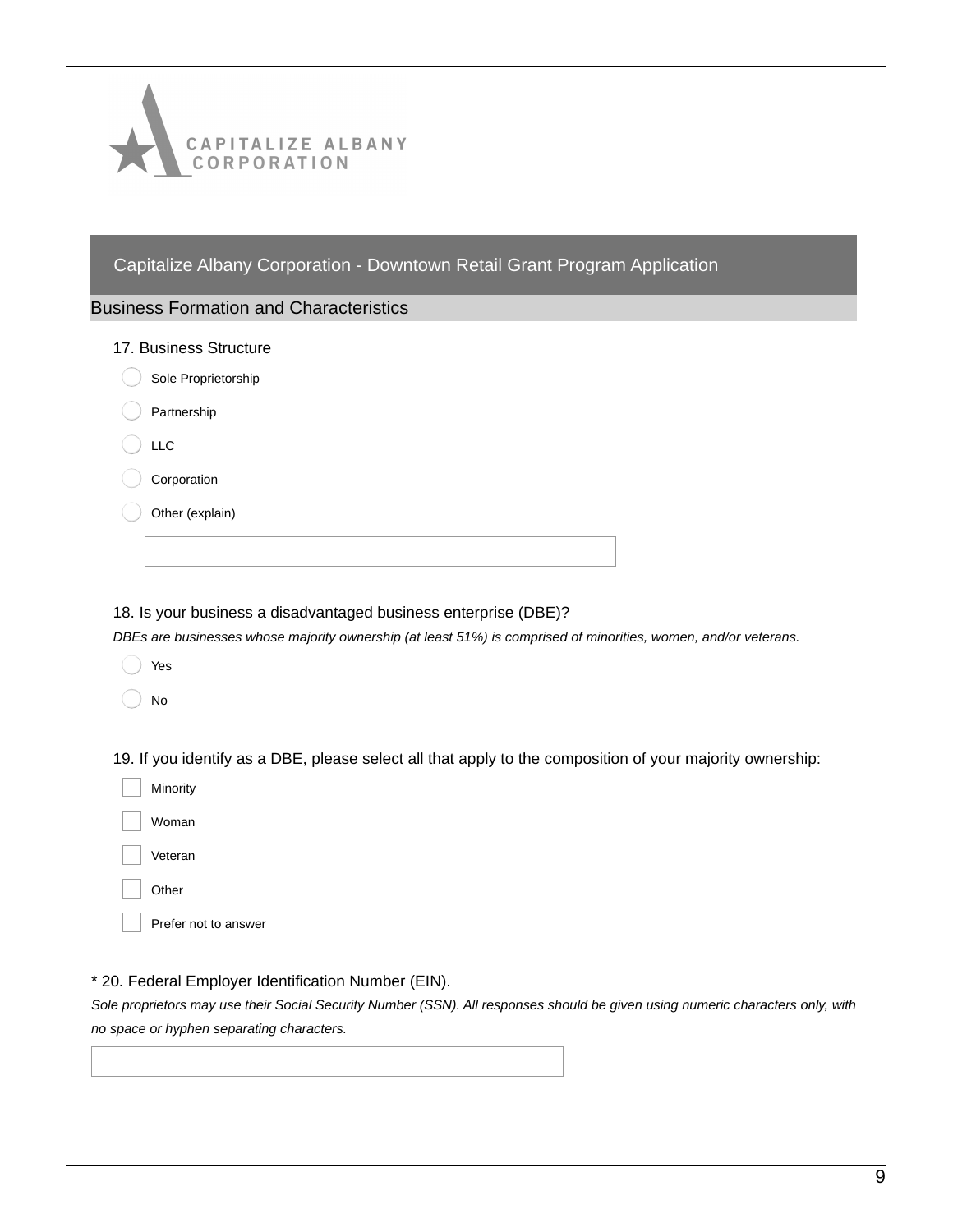*Obtain or look up your DUNS Number [here](https://www.dnb.com/duns-number).*

*Funding may require grant recipients to obtain a DUNS number.*

22. North American Industry Classification System (NAICS) Number

*For more information and to identify your NAICS Number, please go to [naics.com](https://www.naics.com/search/).*

## 23. Standard Industry Classification (SIC) Number

*For more information and to identify your SIC Number, please go to [naics.com](https://www.naics.com/search/).*

24. Do you consider your business locally-owned?

- Yes
- No

# **Business Owners**

#### \* 25. Business Owner 1

| Name                   |  |
|------------------------|--|
| Title                  |  |
| Ownership Share        |  |
| Years with the Company |  |
| $\overline{a}$         |  |

# 26. Business Owner 2

| Name                   |  |
|------------------------|--|
| Title                  |  |
| Ownership Share        |  |
| Years with the Company |  |

27. If there are additional business owners not previously identified, please indicate their names, titles, ownership shares, and years with the company below.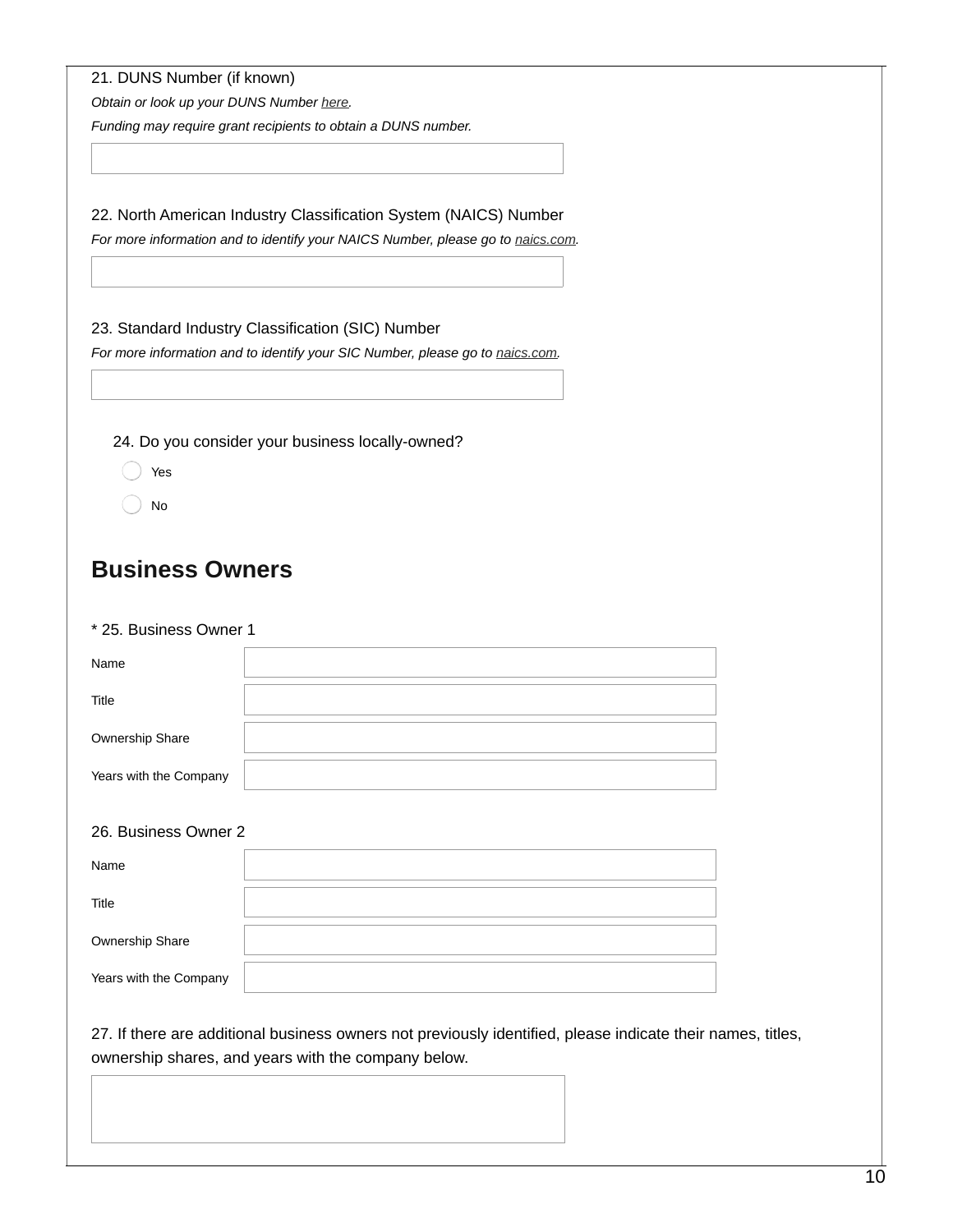

| * 28. Project Address<br>* 29. Is the property located in an area zoned for retail use?<br>Yes<br>No<br>Unsure<br>* 30. Is the building vacant?<br>Yes<br>No<br>31. If yes to the preceding question, how long has the building been vacant?<br>* 32. Is the project space currently vacant?<br>Yes<br>No<br>Unsure<br>33. If yes to the preceding question, how long has the project space been vacant? | <b>Property Information</b> |  |
|----------------------------------------------------------------------------------------------------------------------------------------------------------------------------------------------------------------------------------------------------------------------------------------------------------------------------------------------------------------------------------------------------------|-----------------------------|--|
|                                                                                                                                                                                                                                                                                                                                                                                                          |                             |  |
|                                                                                                                                                                                                                                                                                                                                                                                                          | <b>Address</b>              |  |
|                                                                                                                                                                                                                                                                                                                                                                                                          | <b>Address 2</b>            |  |
|                                                                                                                                                                                                                                                                                                                                                                                                          | <b>City/Town</b>            |  |
|                                                                                                                                                                                                                                                                                                                                                                                                          | <b>State/Province</b>       |  |
|                                                                                                                                                                                                                                                                                                                                                                                                          | <b>ZIP/Postal Code</b>      |  |
|                                                                                                                                                                                                                                                                                                                                                                                                          |                             |  |
|                                                                                                                                                                                                                                                                                                                                                                                                          |                             |  |
|                                                                                                                                                                                                                                                                                                                                                                                                          |                             |  |
|                                                                                                                                                                                                                                                                                                                                                                                                          |                             |  |
|                                                                                                                                                                                                                                                                                                                                                                                                          |                             |  |
|                                                                                                                                                                                                                                                                                                                                                                                                          |                             |  |
|                                                                                                                                                                                                                                                                                                                                                                                                          |                             |  |
|                                                                                                                                                                                                                                                                                                                                                                                                          |                             |  |
|                                                                                                                                                                                                                                                                                                                                                                                                          |                             |  |
|                                                                                                                                                                                                                                                                                                                                                                                                          |                             |  |
|                                                                                                                                                                                                                                                                                                                                                                                                          |                             |  |
|                                                                                                                                                                                                                                                                                                                                                                                                          |                             |  |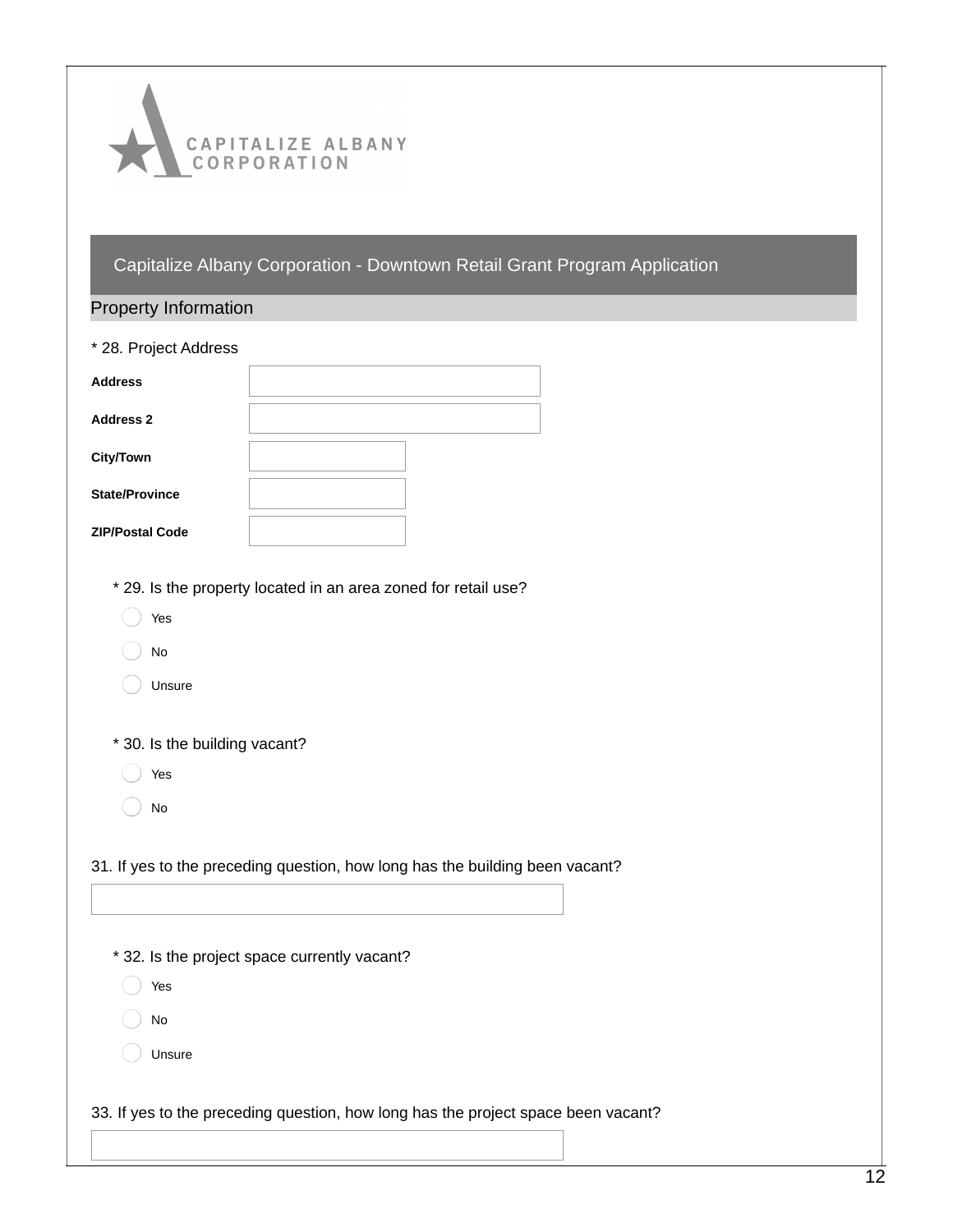|       |                                                       | Please enter a whole number indicating the total square footage in numerical characters only. |  |
|-------|-------------------------------------------------------|-----------------------------------------------------------------------------------------------|--|
|       |                                                       |                                                                                               |  |
|       |                                                       |                                                                                               |  |
|       | * 35. Do/will you lease or own the business property? |                                                                                               |  |
| Lease |                                                       |                                                                                               |  |
| Own   |                                                       |                                                                                               |  |
|       |                                                       |                                                                                               |  |
|       |                                                       |                                                                                               |  |
|       |                                                       |                                                                                               |  |
|       |                                                       |                                                                                               |  |
|       |                                                       |                                                                                               |  |
|       |                                                       |                                                                                               |  |
|       |                                                       |                                                                                               |  |
|       |                                                       |                                                                                               |  |
|       |                                                       |                                                                                               |  |
|       |                                                       |                                                                                               |  |
|       |                                                       |                                                                                               |  |
|       |                                                       |                                                                                               |  |
|       |                                                       |                                                                                               |  |
|       |                                                       |                                                                                               |  |
|       |                                                       |                                                                                               |  |
|       |                                                       |                                                                                               |  |
|       |                                                       |                                                                                               |  |
|       |                                                       |                                                                                               |  |
|       |                                                       |                                                                                               |  |
|       |                                                       |                                                                                               |  |
|       |                                                       |                                                                                               |  |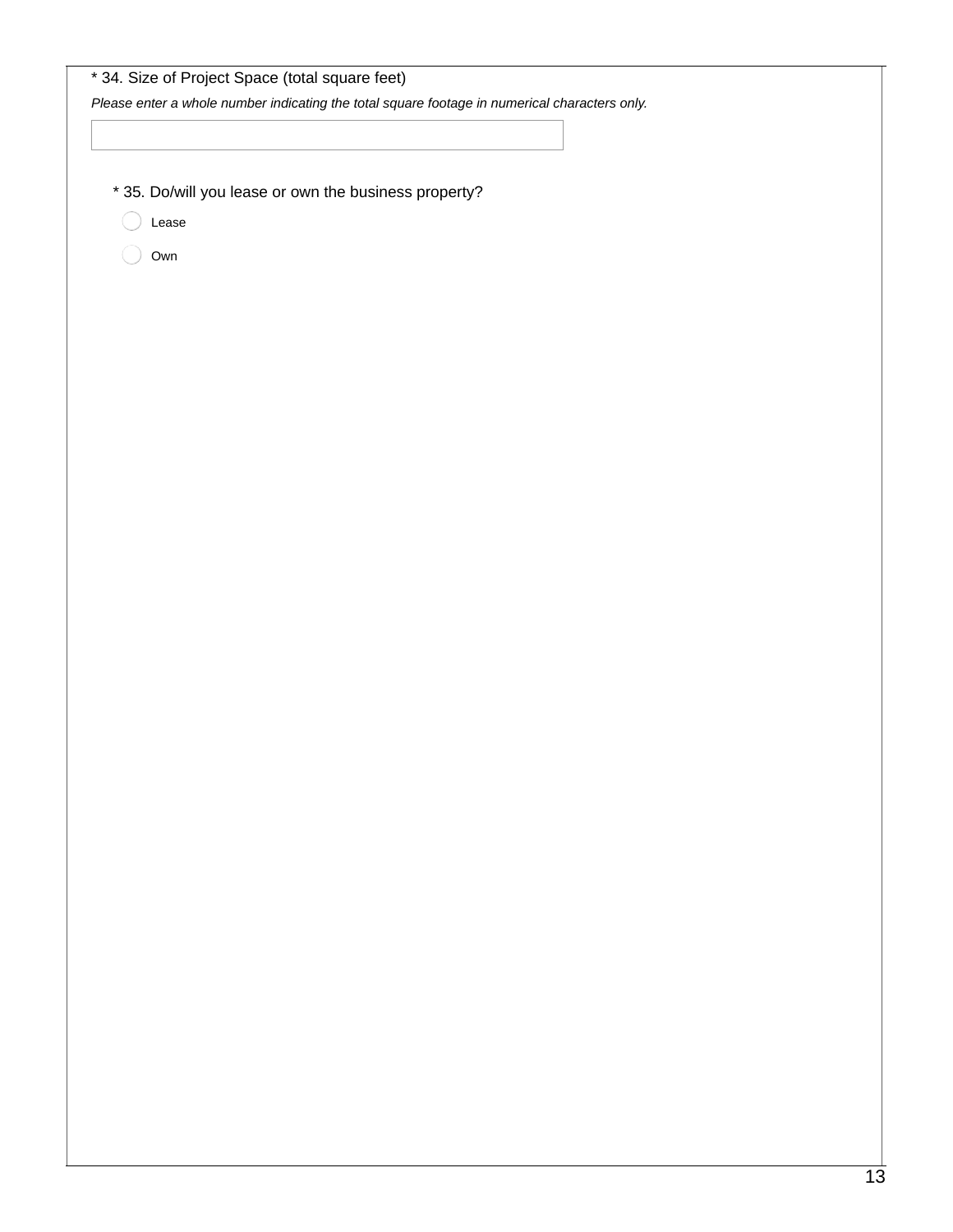

Lease Information

| 36. Landlord Contact Information |  |
|----------------------------------|--|
| Name of Landlord                 |  |
| <b>Landlord's Address</b>        |  |
| <b>Landlord Email Address</b>    |  |
| <b>Landlord Phone Number</b>     |  |

#### 37. Current Lease Term

*Please enter a whole number representing the total duration in years of the lease term.*

#### 38. Expiration Date of Current Lease

*Enter date as MM/DD/YYYY.*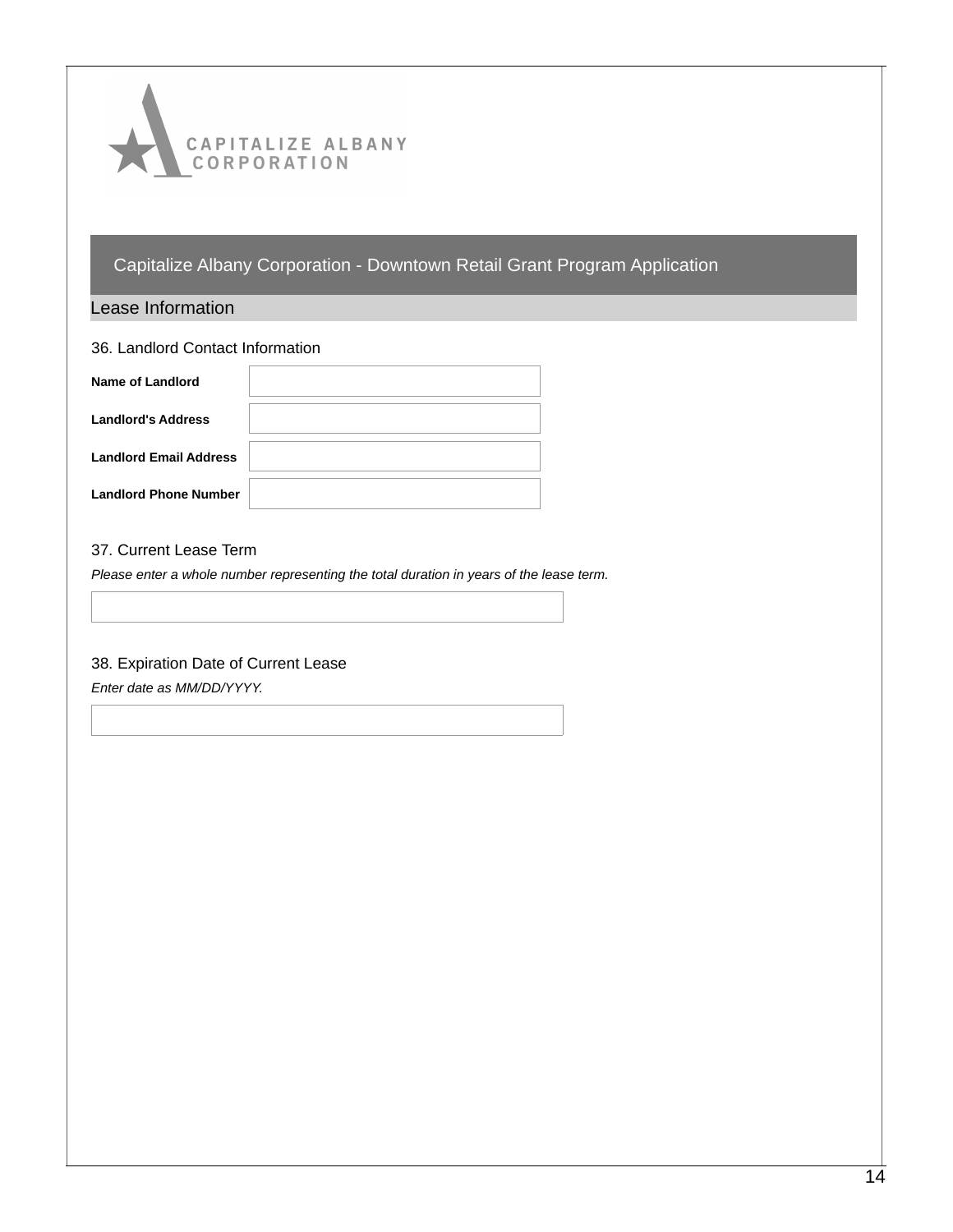

# Prior Grant Recipients

- \* 39. Have you received a prior grant from Capitalize Albany Corporation?
	- ◯ Yes
	- $\bigcirc$  No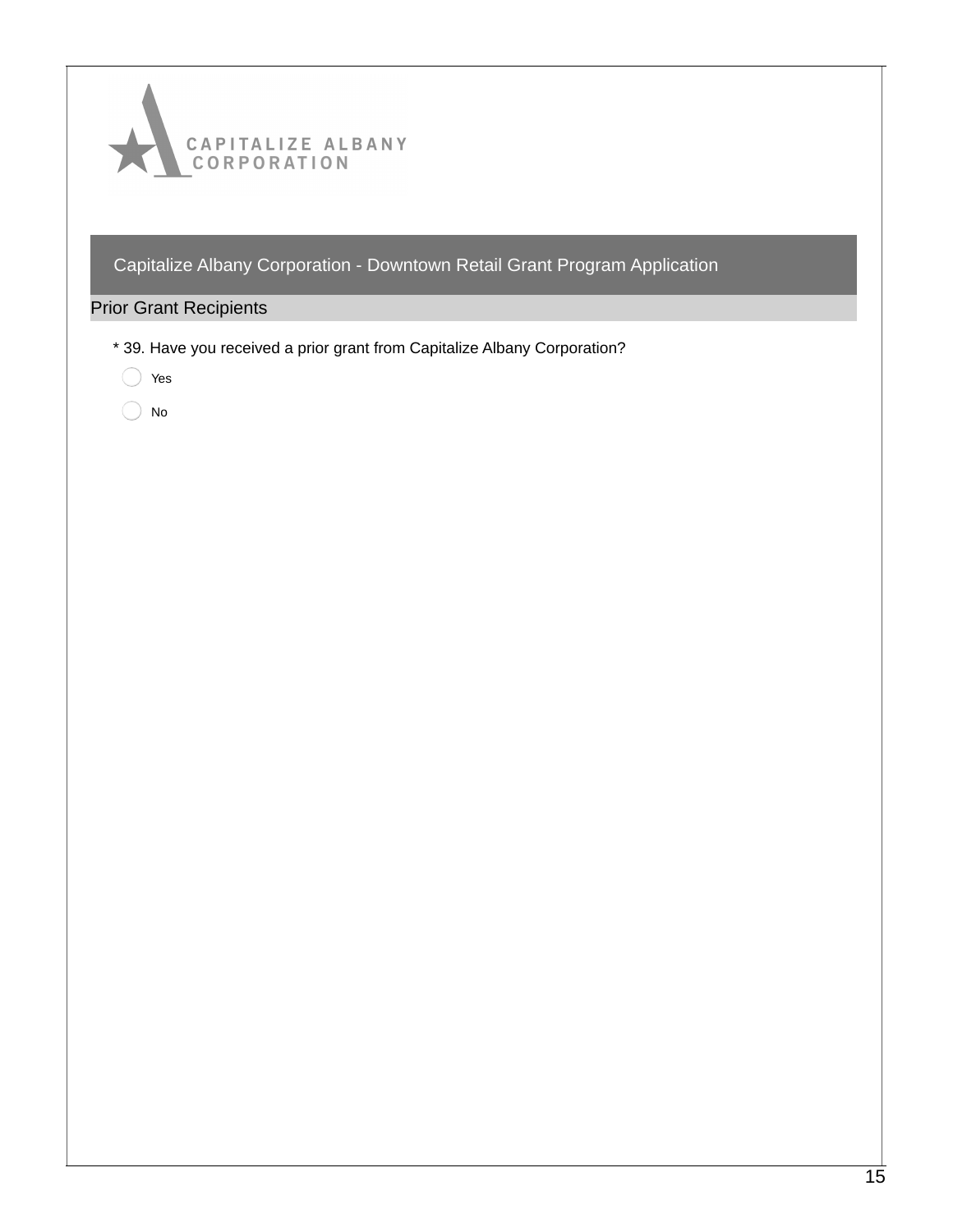| CAPITALIZE ALBANY<br>CORPORATION                                                                                                                                                                                                   |
|------------------------------------------------------------------------------------------------------------------------------------------------------------------------------------------------------------------------------------|
| Capitalize Albany Corporation - Downtown Retail Grant Program Application                                                                                                                                                          |
| <b>Prior Grant Information</b>                                                                                                                                                                                                     |
| * 40. From which program(s) did you receive your grant?                                                                                                                                                                            |
| Check all that apply.<br>Small Business Facade Improvement Program                                                                                                                                                                 |
| Downtown Retail Grant Program                                                                                                                                                                                                      |
| Amplify Albany                                                                                                                                                                                                                     |
| Small Business Adaptation Program                                                                                                                                                                                                  |
| Unsure                                                                                                                                                                                                                             |
| Please indicate the total if money was received from multiple programs. Type "unsure" if you are unsure.<br>* 42. Was the funding you received for the same business or property for which you are submitting this<br>application? |
| Yes                                                                                                                                                                                                                                |
| No                                                                                                                                                                                                                                 |
| Unsure                                                                                                                                                                                                                             |
|                                                                                                                                                                                                                                    |
|                                                                                                                                                                                                                                    |
|                                                                                                                                                                                                                                    |
|                                                                                                                                                                                                                                    |
|                                                                                                                                                                                                                                    |
|                                                                                                                                                                                                                                    |
|                                                                                                                                                                                                                                    |
|                                                                                                                                                                                                                                    |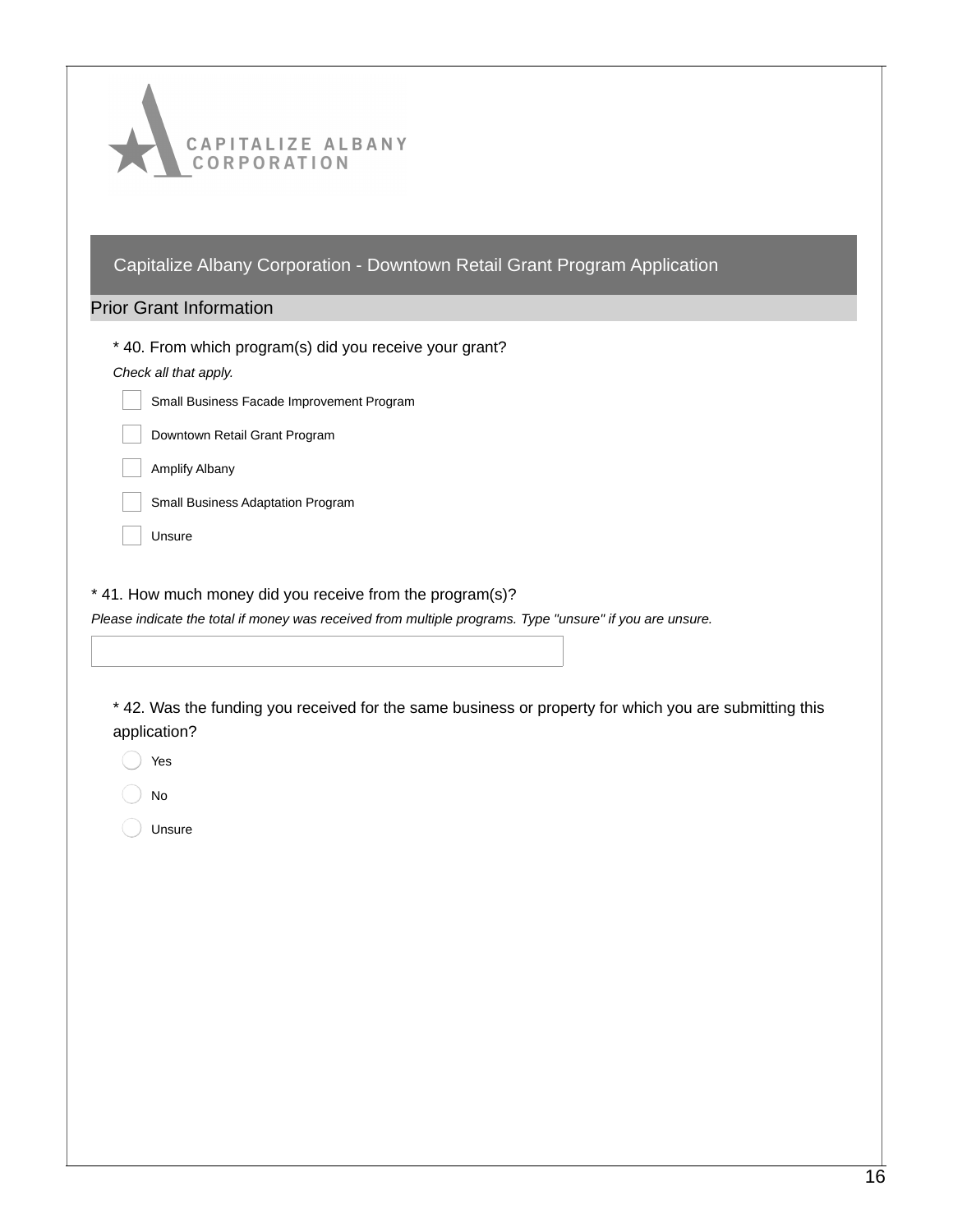

#### Employment Summary

\* 43. Total Current Employment at all Locations

*Please indicate number of jobs per location.*

44. Number of Current Employees Residing in the City of Albany

*Leave blank if unknown.*

#### \* 45. Total Projected Permanent Job Creation for Project

Please use whole numbers only. If no full-time jobs will be created, please enter "0". If no part-time jobs will be created, please *enter "0". See Program Guidelines for job creation requirements.*

| Full-Time |  |
|-----------|--|
| Part-Time |  |

#### \* 46. List the categories of permanent jobs to be created and numbers for each category

Examples of job categories include, but are not limited to: General Manager, Supervisor, Host, Server, Cashier, Chef, Barista, *etc.*

#### 47. Number of Employees Anticipated to Reside in the City of Albany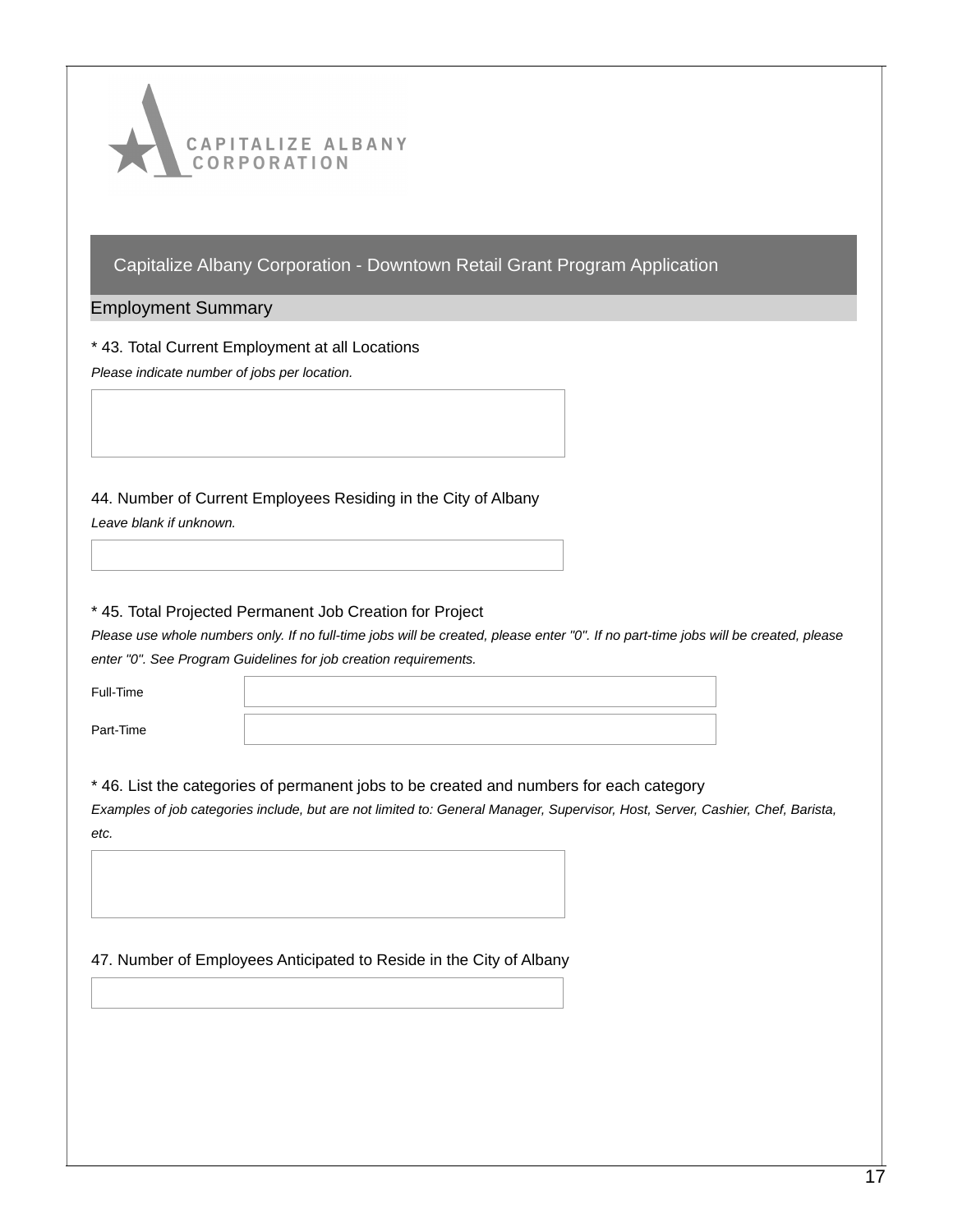|           | jobs will be created, please enter "0". |  |  |
|-----------|-----------------------------------------|--|--|
| Full-Time |                                         |  |  |
| Part-Time |                                         |  |  |
|           |                                         |  |  |
|           |                                         |  |  |
|           |                                         |  |  |
|           |                                         |  |  |
|           |                                         |  |  |
|           |                                         |  |  |
|           |                                         |  |  |
|           |                                         |  |  |
|           |                                         |  |  |
|           |                                         |  |  |
|           |                                         |  |  |
|           |                                         |  |  |
|           |                                         |  |  |
|           |                                         |  |  |
|           |                                         |  |  |
|           |                                         |  |  |
|           |                                         |  |  |
|           |                                         |  |  |
|           |                                         |  |  |
|           |                                         |  |  |
|           |                                         |  |  |
|           |                                         |  |  |
|           |                                         |  |  |
|           |                                         |  |  |
|           |                                         |  |  |
|           |                                         |  |  |
|           |                                         |  |  |
|           |                                         |  |  |
|           |                                         |  |  |
|           |                                         |  |  |
|           |                                         |  |  |
|           |                                         |  |  |
|           |                                         |  |  |
|           |                                         |  |  |
|           |                                         |  |  |
|           |                                         |  |  |
|           |                                         |  |  |
|           |                                         |  |  |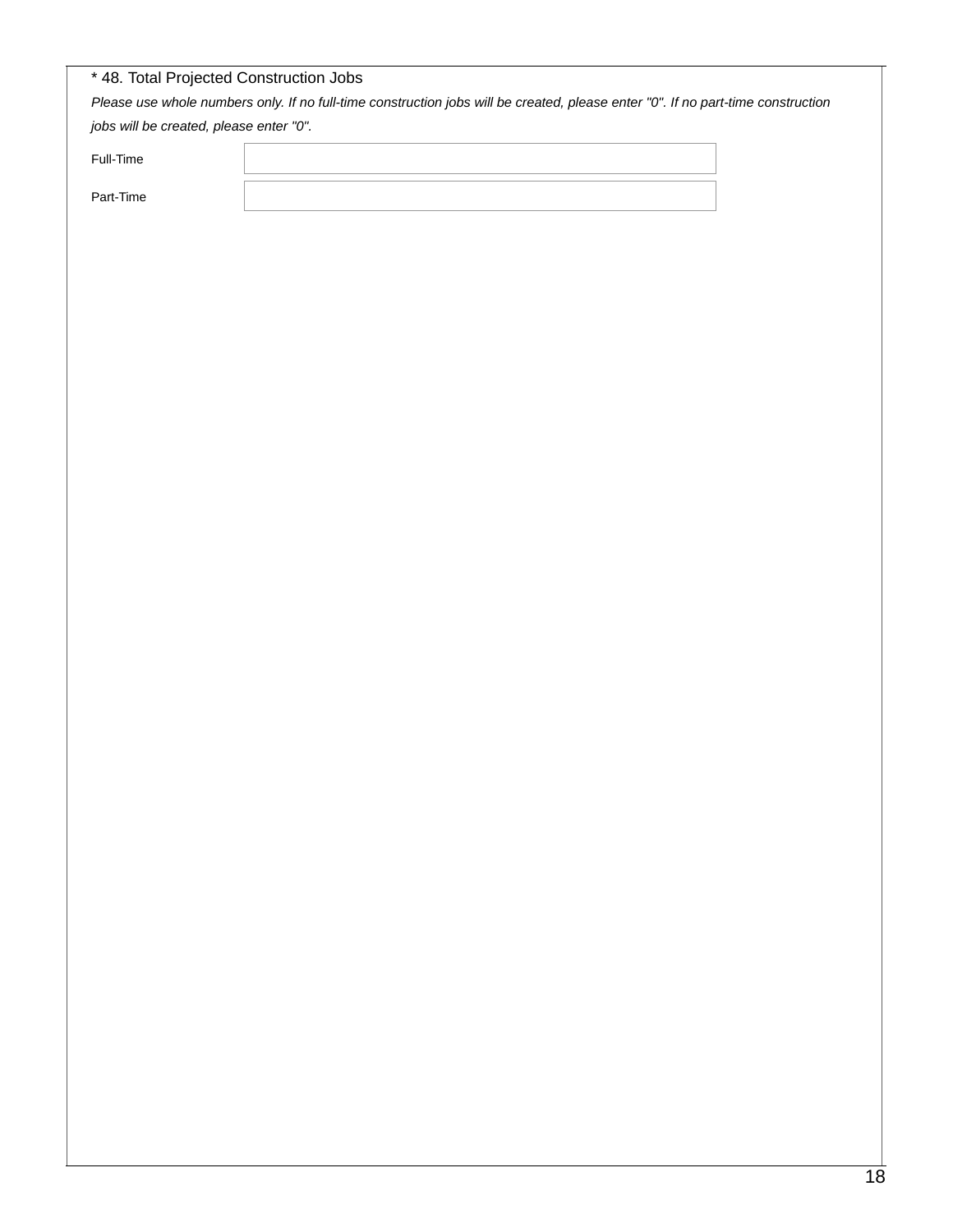

#### Project Description

**Provide a description of the proposed project (maximum character limit: 2,000). Please identify as much information as you can about the proposed project and the desired results. At a minimum, the project description must include the type of business to be opened and the specific scope of the project for which assistance is being requested.**

#### **For example:**

*The project will include the lease and renovation of a ground floor commercial space to accommodate a new location for an expanding local coffee shop. Renovations will consist of the build-out of the* interior of the space, including the addition of new fixtures, painting, and new lighting. The project will *also include facade improvements, such as painting and repointing brick, and the creation of a new sidewalk cafe area.*

\* 49. Project Description

*Please describe your project in 2,000 characters or less.*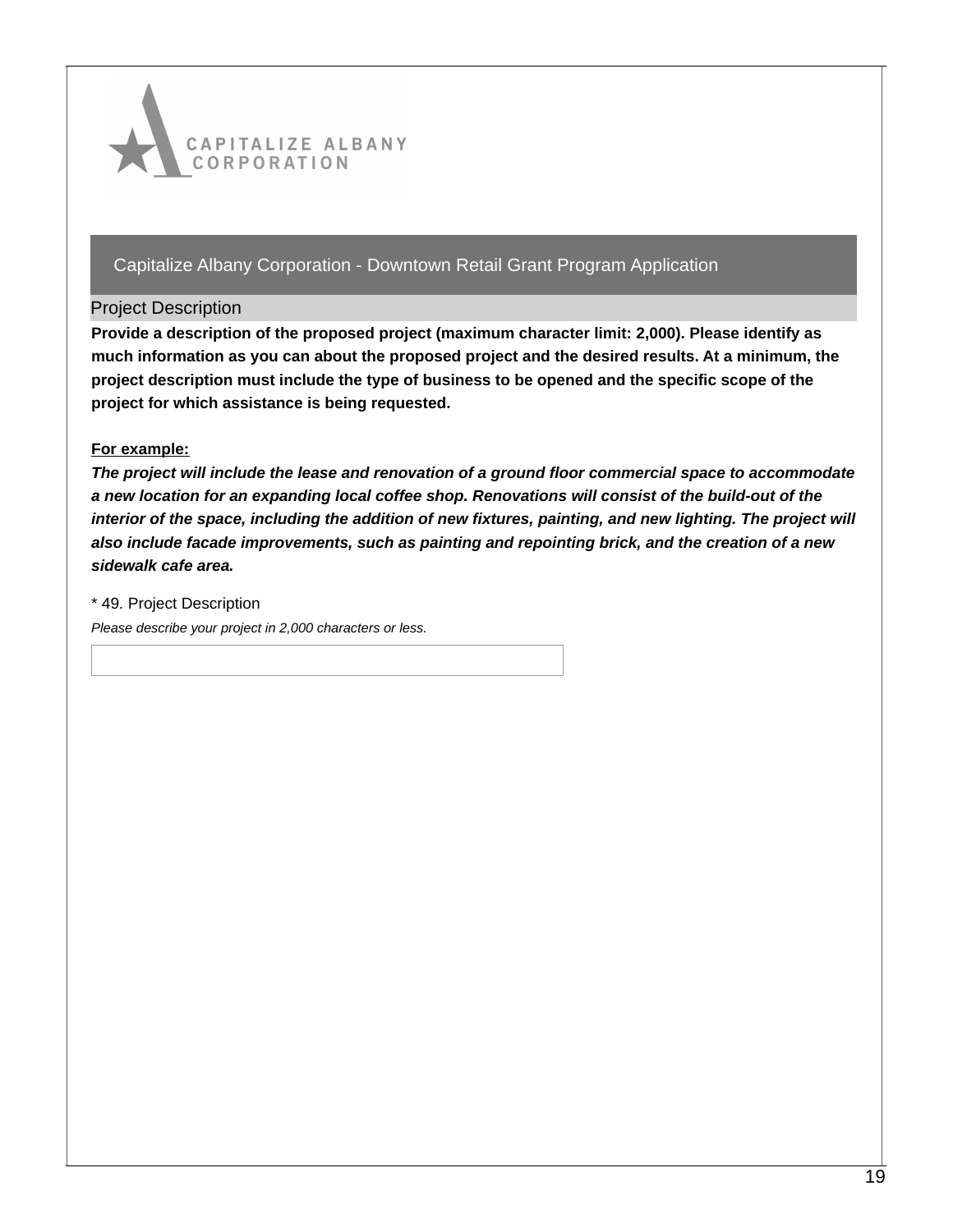

#### Project Timeline

**The project timeline must include all major milestones for the project, with an anticipated date for reaching each milestone. Please include the target date for opening and operating this business.**

|  |  |  | * 50. Project Timeline |  |
|--|--|--|------------------------|--|
|--|--|--|------------------------|--|

|  | Enter dates as MM/DD/YY. |
|--|--------------------------|
|  |                          |

| Acquisition of building (or  |  |
|------------------------------|--|
| lease execution)             |  |
|                              |  |
| Acquire financing            |  |
|                              |  |
| Project construction start   |  |
|                              |  |
| Project completion           |  |
|                              |  |
| Receive final Certificate of |  |
| Occupancy                    |  |
|                              |  |
| Opening date                 |  |
|                              |  |

# **Project Budget**

Please provide budget information that pertains to the entire scope of the proposed project. Information listed below should match the completed Budget Worksheet, required to be submitted as an attachment to [development@capitalizealbany.com](mailto:development@capitalizealbany.com).

\* 51. Total Cost of the Project, including materials, equipment costs, and labor.

Please provide your answer in dollar format with two decimal places. No dollar signs or commas can be used.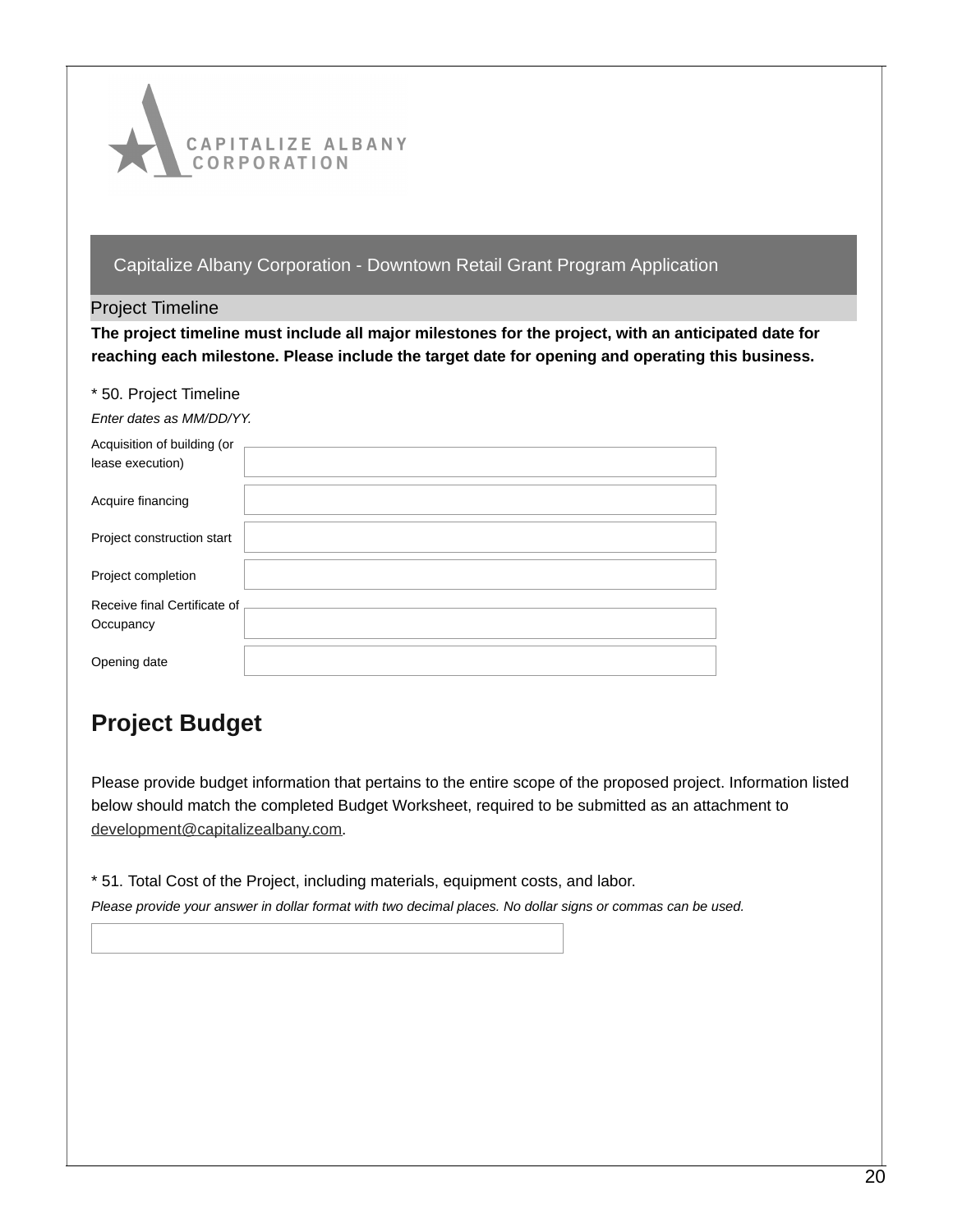| * 52. Source and Amount of Funds                                                                                                   |                                                                                                                                                                                                                               |  |
|------------------------------------------------------------------------------------------------------------------------------------|-------------------------------------------------------------------------------------------------------------------------------------------------------------------------------------------------------------------------------|--|
| Please provide all answers in dollar format with two decimal places. If you will not be using one of the specified funding sources |                                                                                                                                                                                                                               |  |
|                                                                                                                                    | below, please type "0.00". No dollar signs or commas can be used. See Program Guidelines for matching requirements.                                                                                                           |  |
| Capitalize Albany<br>Corporation Grant Request                                                                                     |                                                                                                                                                                                                                               |  |
| <b>Owner Equity</b>                                                                                                                |                                                                                                                                                                                                                               |  |
| Bank/Other                                                                                                                         |                                                                                                                                                                                                                               |  |
| Yes<br>No                                                                                                                          | *53. Have you included any project costs that have been incurred prior to your application submission?<br>Please note that project costs incurred/improvements made prior to grant approval are ineligible for reimbursement. |  |
| 54. If yes, please explain.                                                                                                        |                                                                                                                                                                                                                               |  |
|                                                                                                                                    |                                                                                                                                                                                                                               |  |
|                                                                                                                                    |                                                                                                                                                                                                                               |  |

# \* 55. Total Funding Request from this Grant Program

Please provide your answer in dollar format with two decimal places. No dollar signs or commas can be used.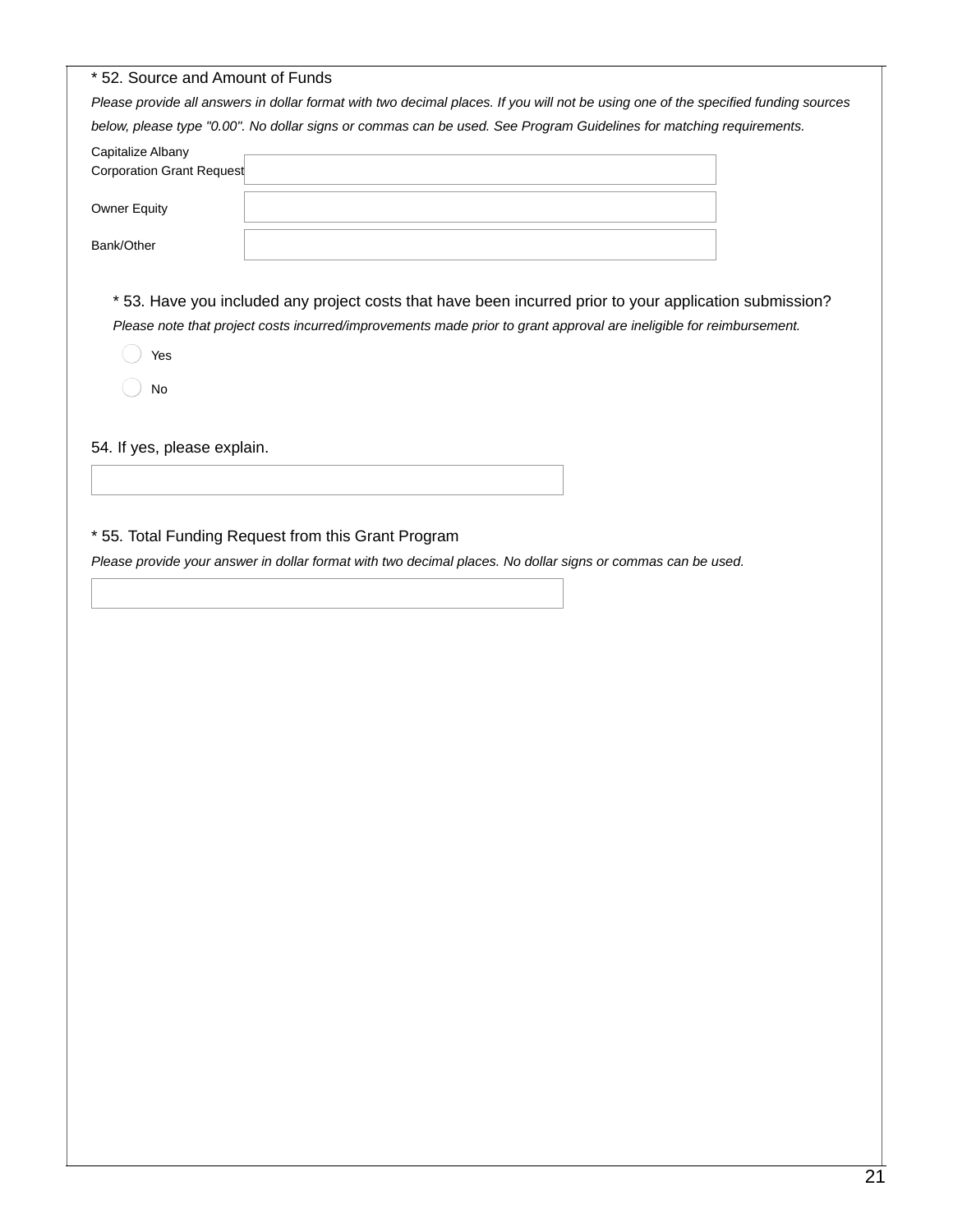

#### **Declarations**

If you answer "Yes" to any of the below questions, please provide details in the comment box at the **bottom of this page.**

\* 56. Are there any outstanding tax liens or judgements filed against you, your, business, any principals, subsidiaries or affiliates of any of those entities, any other owner in your business, or guarantor?

Yes

No

If yes, please explain.

\* 57. Have you, your business, any other owner in your business, or guarantor been involved in default, bankruptcy, or insolvency proceedings within the last ten (10) years?

Yes

No

If yes, please explain.

\* 58. Have you, your business, any other owner in your business, or guarantor had property foreclosed upon or given title or deed in lieu?

Yes

No

If yes, please explain.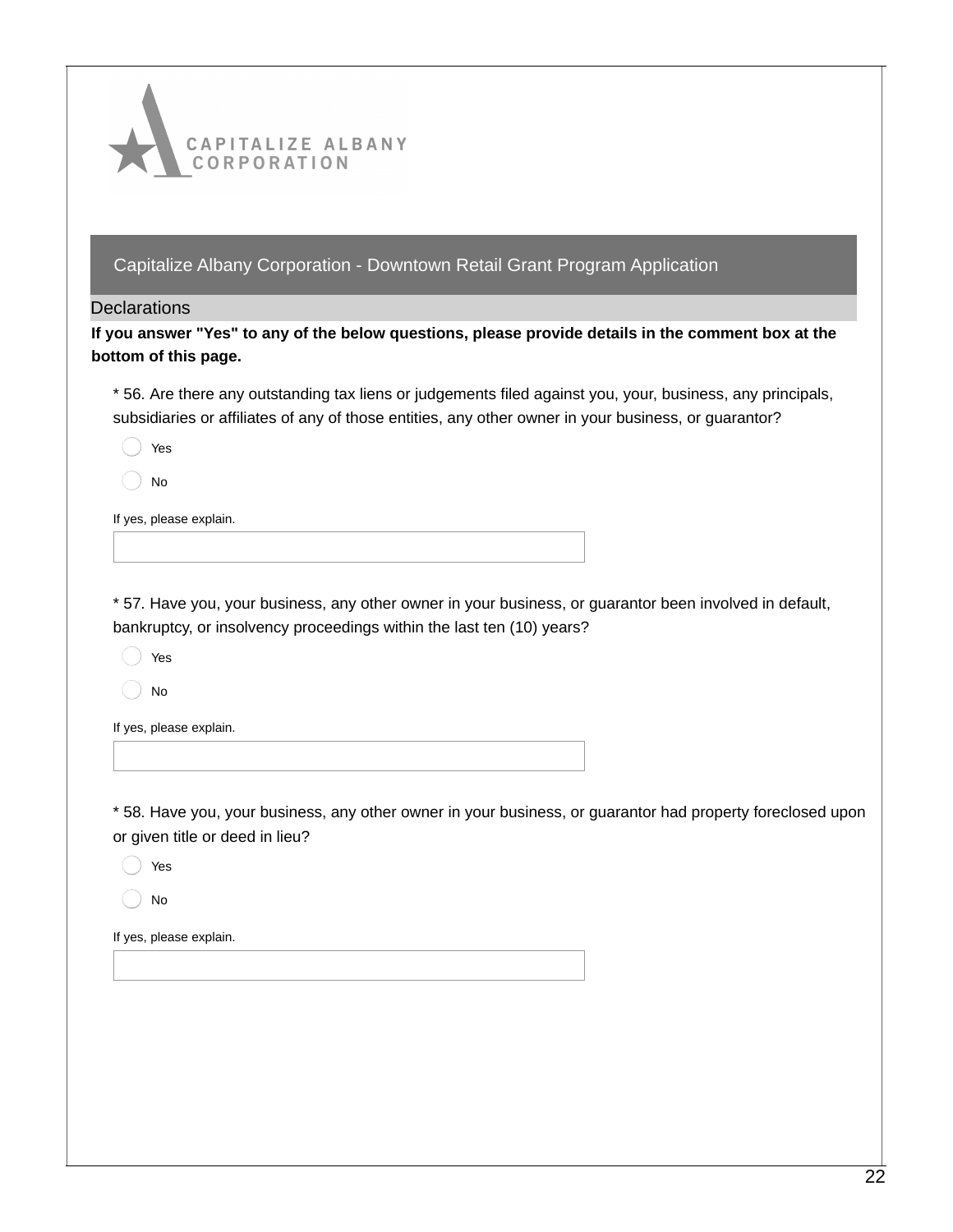\* 59. Are you, your business, any other owner in your business, or guarantor involved in any pending lawsuits?

Yes

No

If yes, please explain.

\* 60. If renting or leasing, have you failed to pay rent on time during the last 36 months?

Yes

No

N/A

If yes, please explain.

\* 61. If owning, are there any violations against the building?

If yes, indicate Building, Fire Department, or other and explain in an attachment.

Yes

No

N/A

If yes, please explain.

\* 62. If owning, are there mechanics or other liens? In REM or other foreclosures, encumbrances, judicial, administrative, or other proceedings against, or defaults affecting the property?

Yes

No

N/A

If yes, please explain.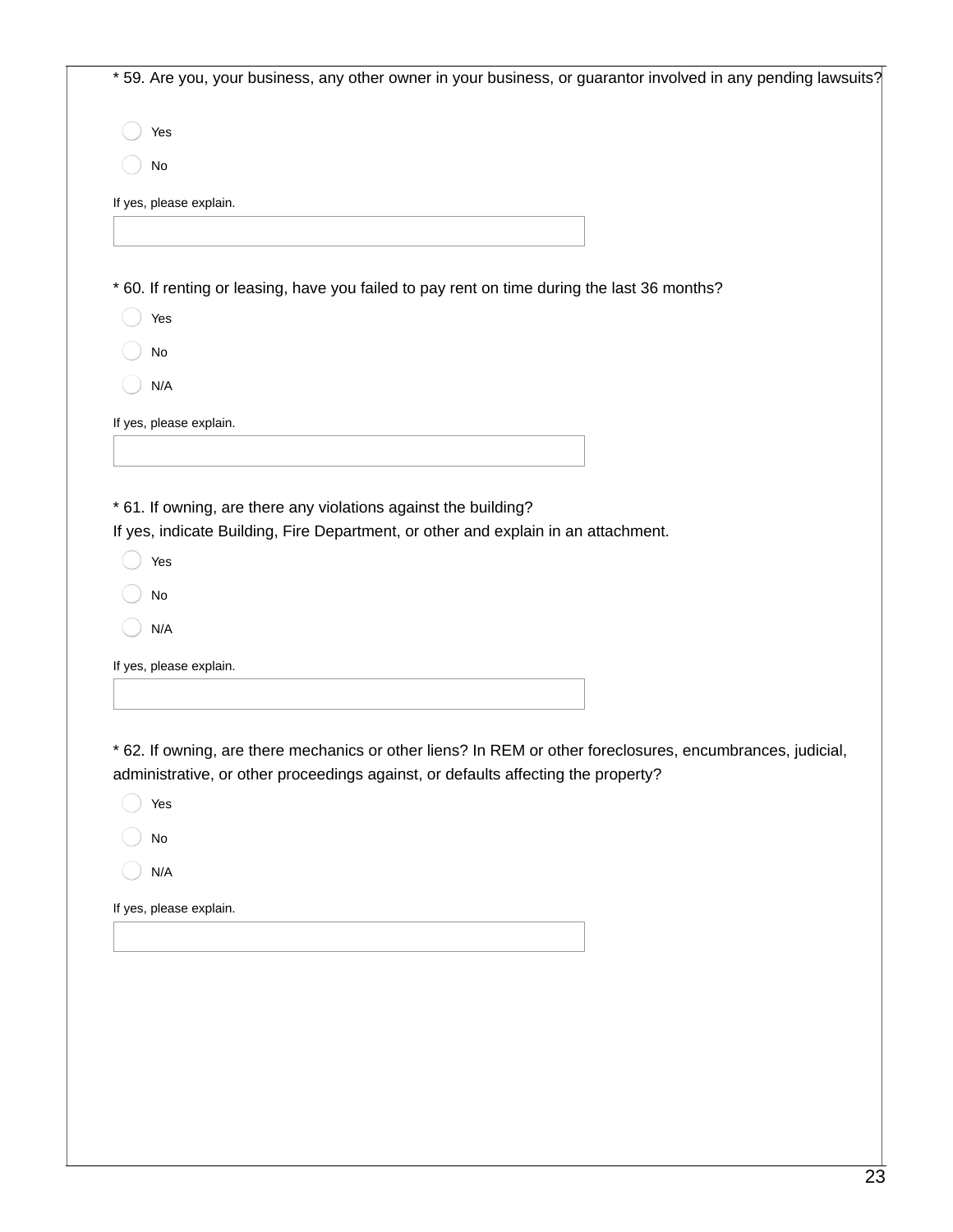\* 63. If owning, are there any current real estate property tax abatements on the property? If yes, indicate the type and amount of abatement and when it expires in an attachment.

Yes

No

N/A

If yes, indicate the type and amount of abatement and when it expires in the field below.

64. Describe any recent (i.e. past ten years) improvements which have been made to the building, indicating item, year, completed, and approximate cost below: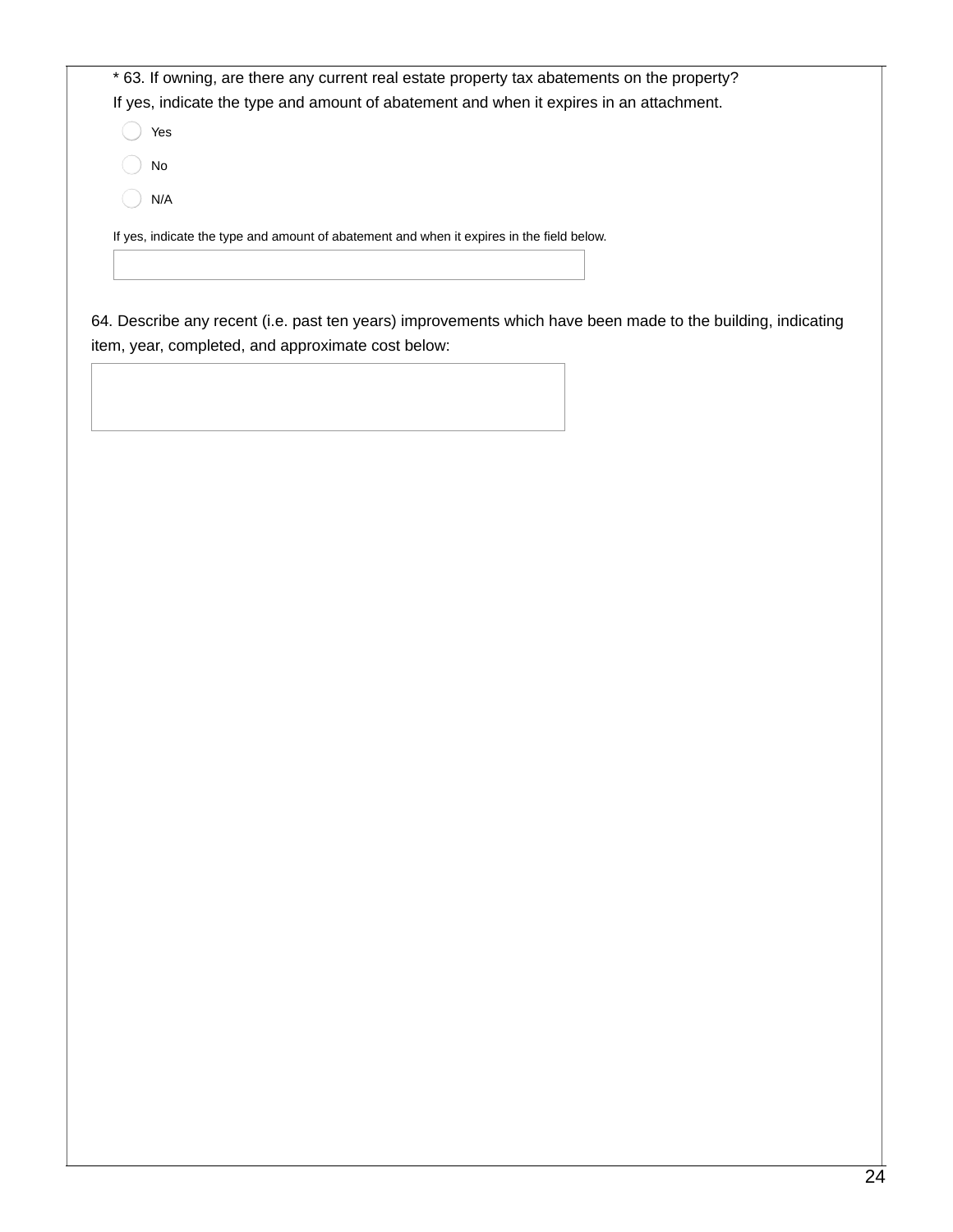

#### Background Check Authorization

**I/we hereby authorize you to release to Capitalize Albany Corporation, as deemed necessary for verification purposes, information concerning:**

- **• Employment history: dates, titles, income, hours worked, etc.**
- **• Banking and savings account records**
- **• Credit card, mortgage, and other loan information including open date, high credit, payment amount, due date, loan**

**balance, interest rate, and payment record**

**• Exchange any information with the financial institution that is processing the application pertaining to this loan.**

**The above reports are for confidential use in compiling information regarding a Capitalize Albany Corporation program grant requested by the applicant(s) signing this form.**

**By typing your name below, you are certifying that all of the information contained in this Authorization is accurate and truthful, and represents your signature in a manner equivalent to physically signing the document.**

**A photocopy of this authorization (being a photocopy of signature(s) of the undersigned) may be deemed to be the equivalent of the original and may be used as a duplicate original.**

| 65. Applicant 1                    |  |
|------------------------------------|--|
| Enter date of birth as MM/DD/YYYY. |  |
| <b>Applicant Name</b>              |  |
| Social Security Number             |  |
| Date of Birth                      |  |
|                                    |  |
| 66. Applicant 2                    |  |
| Enter date of birth as MM/DD/YYYY. |  |
| <b>Applicant Name</b>              |  |
| Social Security Number             |  |
| Date of Birth                      |  |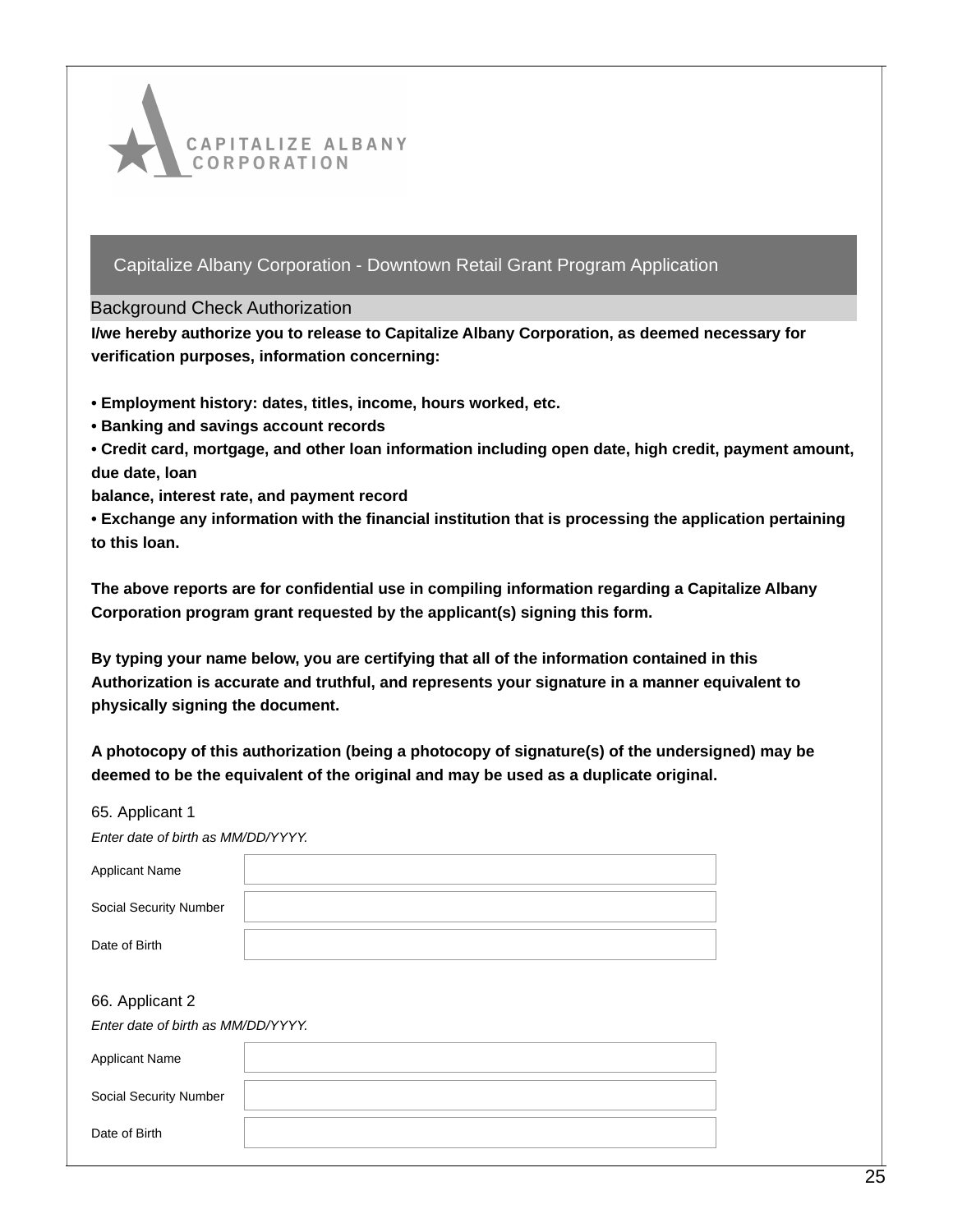| 67. Applicant 3                    |  |
|------------------------------------|--|
| Enter date of birth as MM/DD/YYYY. |  |
| Applicant Name                     |  |
| Social Security Number             |  |
| Date of Birth                      |  |
|                                    |  |
|                                    |  |
|                                    |  |
|                                    |  |
|                                    |  |
|                                    |  |
|                                    |  |
|                                    |  |
|                                    |  |
|                                    |  |
|                                    |  |
|                                    |  |
|                                    |  |
|                                    |  |
|                                    |  |
|                                    |  |
|                                    |  |
|                                    |  |
|                                    |  |
|                                    |  |
|                                    |  |
|                                    |  |
|                                    |  |
|                                    |  |
|                                    |  |
|                                    |  |
|                                    |  |
|                                    |  |
|                                    |  |
|                                    |  |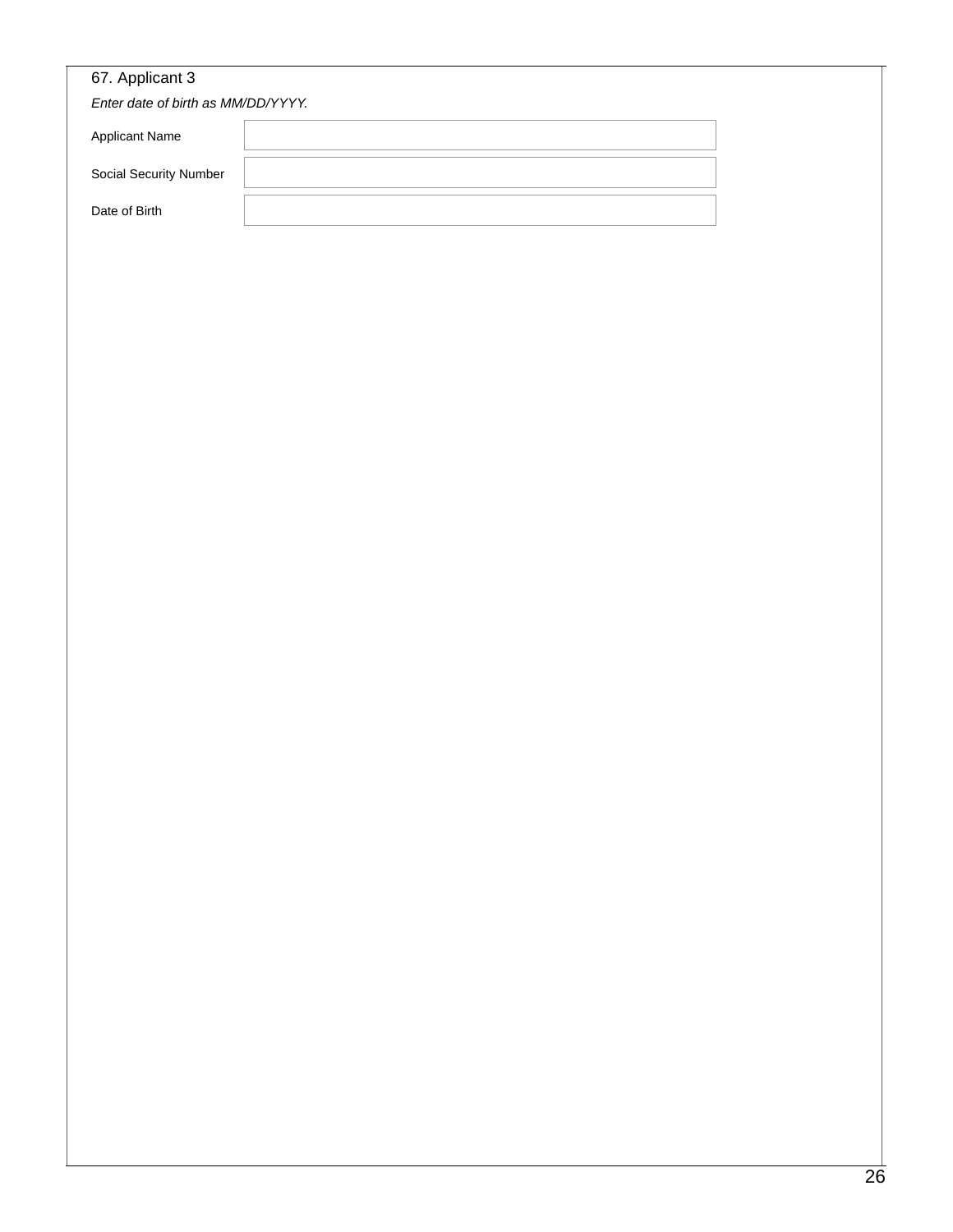

## Certification and Disclosure

**By submitting this grant application, the applicant hereby certifies to Capitalize Albany Corporation that he/she has read the program guidelines and supplemental program materials, understands the terms and conditions of the grant, and agrees to abide by the program rules and requirements, if awarded funds from the program. The applicant further certifies that the grant application and supporting documents are true, complete, and accurate in all respects as of the stated date. The applicant understands that the application will not be accepted unless deemed appropriate by staff and the applicable application fee has been received from the applicant. The applicant agrees that the acceptance of this grant application does not commit Capitalize Albany Corporation to enter into an agreement to pay any costs incurred in its preparation or to participate in subsequent negotiations. Further, the acceptance of this grant application does not constitute an agreement by Capitalize Albany Corporation that any grant will actually be approved. Capitalize Albany Corporation expressly reserves the right to reject any or all grant applications or to request more information from the applicant.**

**Additionally, the applicant certifies that he/she understands that the following will be conditions of the grant, upon award:**

• Grantee must commit to remain in the location for at least two (2) years and must create or retain for two (2) years during the term of the agreement one (1) or more full-time equivalent jobs (specific job **goal determined at the discretion of Capitalize Albany Corporation).**

• The assisted business must be open and operating for a minimum of forty (40) hours per week, and **evening and weekend hours must be included.**

**• The approved project must be in compliance with all federal, state, and local laws.**

**• The undersigned hereby waives any claim against Capitalize Albany Corporation arising out of the use of said grant funds for the purposes set forth in the Application. Additionally, the undersigned agrees to indemnify, defend, and hold Capitalize Albany Corporation, and its officers, directors, employees, and agents harmless from any charges, damages, claims or liens related in any way to or arising out of the applicant's participation in the grant program.**

**• Capitalize Albany Corporation has the unrestricted right to use, for any lawful purpose, any photographs or video footage taken of the property at the approved project location, and the grantee** owns and/or for which the grantee has the authority to grant such permission, and to use the grantee's **name in connection therewith if it so chooses.**

**• The applicant will notify Capitalize Albany Corporation of any public announcements or events to be held at or in relation to the inception or opening of the approved project location, and Capitalize Albany Corporation will have the right to participate in and/or publicize the event in coordination with the grantee, if Capitalize Albany Corporation so chooses.**

**• The grantee will be required to include the Capitalize Albany Corporation logo, the Capital Resource**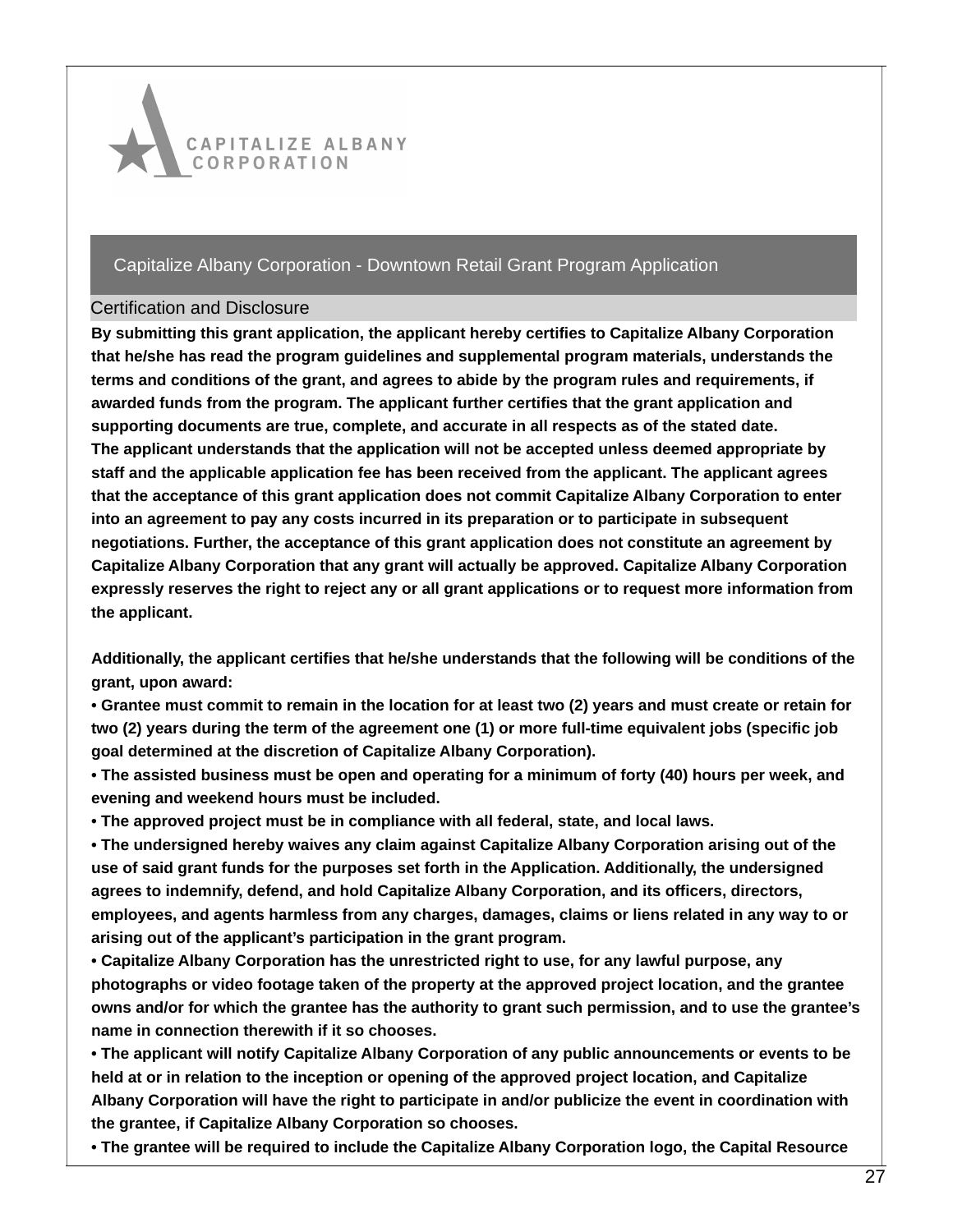**Corporation (CRC) logo, and any other logos Capitalize Albany Corporation deems appropriate on all print collateral related to the project.**

**• The grantee will consent to display signage at the project location indicating participation in the Downtown Albany Retail Grant Program (Capitalize Albany Corporation to provide sign specifications).**

**By typing your name below, you are certifying that all of the information contained in this application is true, complete, and accurate in all respects as of the stated date.**

#### \* 68. Authorized Signatory 1

| <b>Authorized Signatory</b> |  |
|-----------------------------|--|
| Name                        |  |
|                             |  |
| Signatory Title             |  |

#### 69. Authorized Signatory 2

| <b>Authorized Signatory</b> |  |
|-----------------------------|--|
| Name                        |  |
|                             |  |
| <b>Signatory Title</b>      |  |